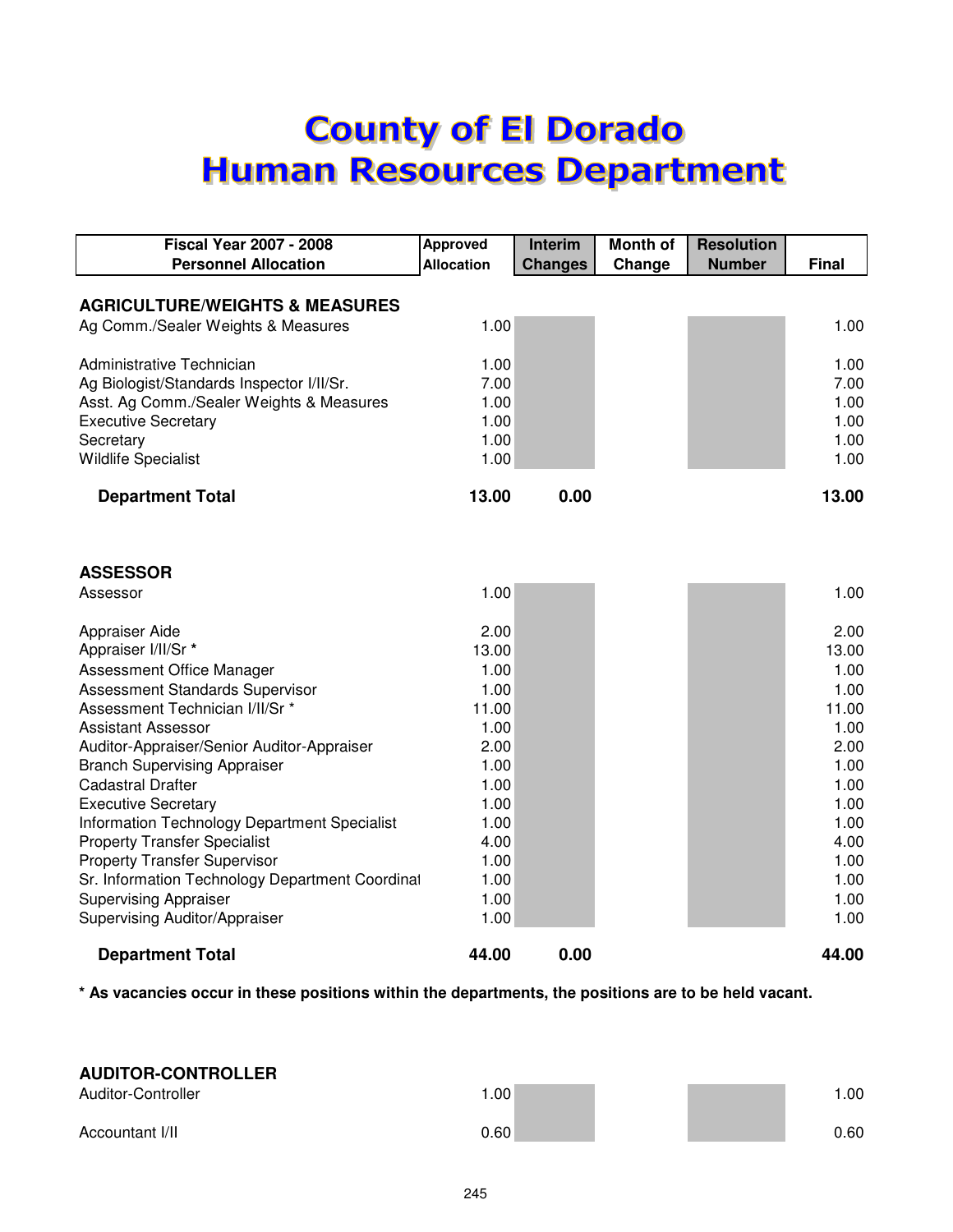| <b>Fiscal Year 2007 - 2008</b>                      | <b>Approved</b>   | <b>Interim</b> | <b>Month of</b> | <b>Resolution</b> |              |
|-----------------------------------------------------|-------------------|----------------|-----------------|-------------------|--------------|
| <b>Personnel Allocation</b>                         | <b>Allocation</b> | <b>Changes</b> | Change          | <b>Number</b>     | <b>Final</b> |
|                                                     |                   |                |                 |                   |              |
| Accountant/Auditor                                  | 1.00              |                |                 |                   | 1.00         |
| <b>Accounting Division Manager</b>                  | 3.00              |                |                 |                   | 3.00         |
| Accounting Systems Administrator                    | 1.00              |                |                 |                   | 1.00         |
| Administrative Technician                           | 1.00              |                |                 |                   | 1.00         |
| <b>Chief Assistant Auditor-Controller</b>           | 1.00              |                |                 |                   | 1.00         |
| <b>Cost Accountant</b>                              | 1.00              |                |                 |                   | 1.00         |
| Department Analyst I/II<br><b>Fiscal Technician</b> | 3.00<br>8.00      |                |                 |                   | 3.00<br>8.00 |
| <b>Internal Auditor</b>                             | 1.00              |                |                 |                   | 1.00         |
| <b>Office Assistant I/II</b>                        | 1.00              |                |                 |                   | 1.00         |
| <b>Principal Financial Analyst</b>                  | 1.00              |                |                 |                   | 1.00         |
| Sr. Department Analyst                              | 3.00              |                |                 |                   | 3.00         |
| Sr. Information Technology Department Coordinal     | 1.00              |                |                 |                   | 1.00         |
| Sr. Payroll Specialist                              | 1.00              |                |                 |                   | 1.00         |
|                                                     |                   |                |                 |                   |              |
| <b>Department Total</b>                             | 28.60             | 0.00           |                 |                   | 28.60        |
| <b>BOARD OF SUPERVISORS</b>                         |                   |                |                 |                   |              |
| Supervisors                                         | 5.00              |                |                 |                   | 5.00         |
|                                                     |                   |                |                 |                   |              |
| <b>Administrative Secretary</b>                     | 1.00              |                |                 |                   | 1.00         |
| Clerk of the Board Of Supervisors                   | 1.00              |                |                 |                   | 1.00         |
| Deputy Clerk of the Board I/II                      | 2.00              |                |                 |                   | 2.00         |
| Sr. Deputy Clerk of the Board of Supervisors        | 1.00              |                |                 |                   | 1.00         |
| Supervisor's Assistant                              | 5.00              |                |                 |                   | 5.00         |
| <b>Department Total</b>                             | 15.00             | 0.00           |                 |                   | 15.00        |
| <b>CHIEF ADMINISTRATIVE OFFICE</b>                  |                   |                |                 |                   |              |
| <b>Chief Administrative Officer</b>                 | 1.00              |                |                 |                   | 1.00         |
|                                                     |                   |                |                 |                   |              |
| <b>CAO Administrative Analyst I/II</b>              | 1.00              |                |                 |                   | 1.00         |
| Assistant Chief Administrative Officer              | 1.00              |                |                 |                   | 1.00         |
| Economic Development Coordinator                    | 1.00              |                |                 |                   | 1.00         |
| <b>Executive Assistant of CAO</b>                   | 1.00              |                |                 |                   | 1.00         |
| Principal Administrative Analyst                    | 5.00              |                |                 |                   | 5.00         |
| <b>Division Total</b>                               | 10.00             | 0.00           |                 |                   | 10.00        |
|                                                     |                   |                |                 |                   |              |
| <b>Procurement and Contracts</b>                    |                   |                |                 |                   |              |
| Buyer I/II                                          | 2.00<br>1.00      |                |                 |                   | 2.00         |
| Department Analyst I/II                             |                   |                |                 |                   | 1.00         |
| Procurement and Contract Manager<br>Sr. Buyer       | 1.00<br>1.00      |                |                 |                   | 1.00<br>1.00 |
| Sr. Department Analyst                              | 1.00              |                |                 |                   | 1.00         |
| Sr. Office Assistant                                | 1.00              |                |                 |                   | 1.00         |
|                                                     |                   |                |                 |                   |              |
| <b>Division Total</b>                               | 7.00              | 0.00           |                 |                   | 7.00         |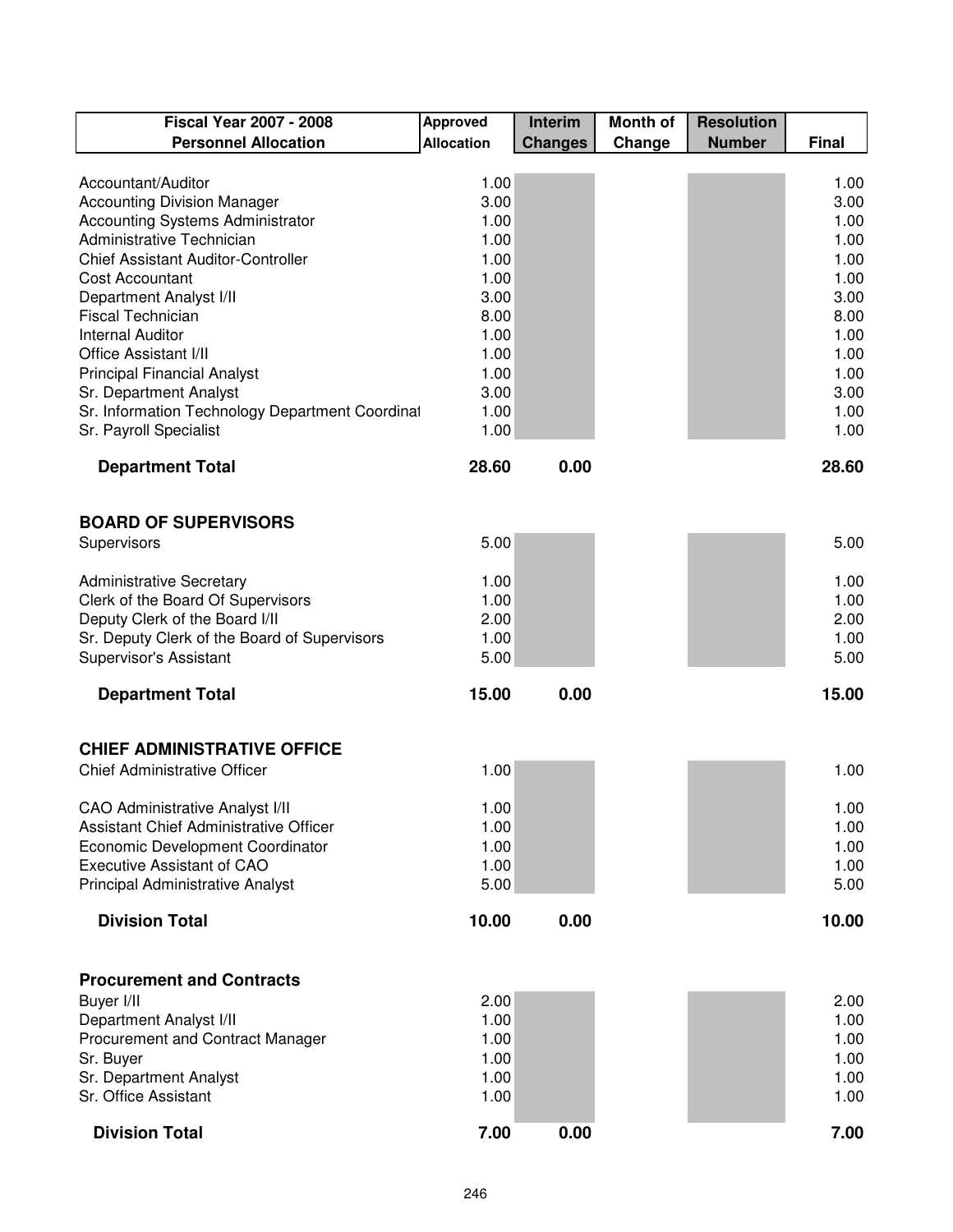| <b>Fiscal Year 2007 - 2008</b>                    | <b>Approved</b>   | Interim        | <b>Month of</b> | <b>Resolution</b> |              |
|---------------------------------------------------|-------------------|----------------|-----------------|-------------------|--------------|
| <b>Personnel Allocation</b>                       | <b>Allocation</b> | <b>Changes</b> | Change          | <b>Number</b>     | <b>Final</b> |
|                                                   |                   |                |                 |                   |              |
|                                                   |                   |                |                 |                   |              |
| <b>CHILD SUPPORT SERVICES</b>                     |                   |                |                 |                   |              |
| Director of Child Support Services                | 1.00              |                |                 |                   | 1.00         |
| <b>Accounting Technician</b>                      | 5.00              |                |                 |                   | 5.00         |
| <b>Administrative Services Officer</b>            | 0.00              |                |                 |                   | 0.00         |
| Child Support Attorney I-IV                       | 3.00              |                |                 |                   | 3.00         |
| Child Support Investigator I/II                   | 2.00              |                |                 |                   | 2.00         |
| Child Support Specialist I/II                     | 23.00             |                |                 |                   | 23.00        |
| <b>Child Support Specialist III</b>               | 4.00              |                |                 |                   | 4.00         |
| <b>Child Support Supervisor</b>                   | 5.00              |                |                 |                   | 5.00         |
| Deputy Director of Child Support Services         | 1.00              |                |                 |                   | 1.00         |
| Legal Clerk I/II                                  | 8.00              |                |                 |                   | 8.00         |
| Legal Clerk III                                   | 1.00              |                |                 |                   | 1.00         |
| <b>Personnel Assistant</b>                        | 1.00              |                |                 |                   | 1.00         |
| Program Manager                                   | 1.00              |                |                 |                   | 1.00         |
| <b>Staff Services Manager</b>                     | 1.00              |                |                 |                   | 1.00         |
| Sr. Information Technology Department Coordinal   | 1.00              |                |                 |                   | 1.00         |
| <b>Department Total</b>                           | 57.00             | 0.00           |                 |                   | 57.00        |
|                                                   |                   |                |                 |                   |              |
| <b>COUNTY COUNSEL</b>                             |                   |                |                 |                   |              |
| <b>County Counsel</b>                             | 1.00              |                |                 |                   | 1.00         |
|                                                   |                   |                |                 |                   |              |
| <b>Administrative Analyst I/II</b>                | 1.00              |                |                 |                   | 1.00         |
| <b>Chief Assistant County Counsel</b>             | 1.00              |                |                 |                   | 1.00         |
| Deputy County Counsel I - IV                      | 9.00              |                |                 |                   | 9.00         |
| Legal Office Assistant I/II                       | 1.00              |                |                 |                   | 1.00         |
| Legal Secretary I/II                              | 4.00              |                |                 |                   | 4.00         |
| <b>Principal Assistant County Counsel</b>         | 2.00              |                |                 |                   | 2.00         |
|                                                   |                   |                |                 |                   |              |
| <b>Department Total</b>                           | 19.00             | 0.00           |                 |                   | 19.00        |
|                                                   |                   |                |                 |                   |              |
| <b>DEVELOPMENT SERVICES</b>                       |                   |                |                 |                   |              |
| Director of Development Services                  | 1.00              |                |                 |                   | 1.00         |
|                                                   |                   |                |                 |                   |              |
| Accountant I/II                                   | 0.50              | $-0.50$        | 07/03/07        | 127-2007          | 0.00         |
| Administrative Secretary *                        | 1.00              | $-1.00$        | 09/25/07        | Reso              | 0.00         |
| Administrative Services Officer *                 | 1.00              | $-1.00$        | 07/03/07        | 127-2007          | 0.00         |
| Administrative Technician                         | 2.00              |                |                 |                   | 2.00         |
| <b>Assistant Building Inspector</b>               | 3.00              | $-2.00$        | 07/03/07        | 127-2007          | 1.00         |
| Assistant/Associate Planner                       | 9.00              |                |                 |                   | 9.00         |
| <b>Building Inspector I/II</b>                    | 18.00             | $-4.00$        | 07/03/07        | 127-2007          | 0.00         |
|                                                   |                   | $-3.00$        | 09/25/07        | Reso              | 11.00        |
| Clerk of the Planning Commission                  | 1.00              |                |                 |                   | 1.00         |
| Deputy Director Development Svcs - Administratic  | 1.00              |                |                 |                   | 1.00         |
| Deputy Director Development Svcs - Building Offic | 1.00              |                |                 |                   | 1.00         |
| Deputy Director Development Svcs - Planning       | 1.00              |                |                 |                   | 1.00         |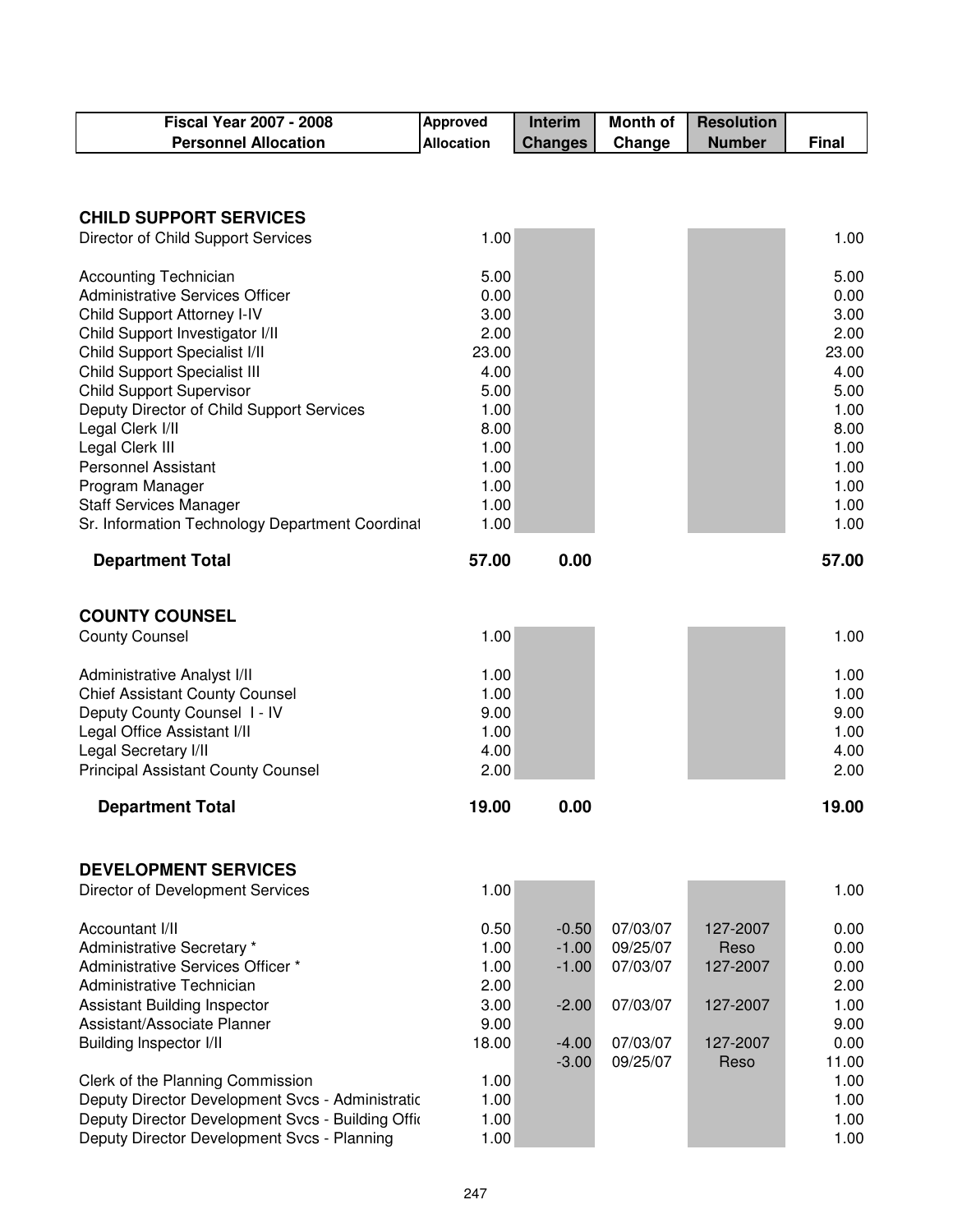| <b>Fiscal Year 2007 - 2008</b>                                                                       | <b>Approved</b>   | <b>Interim</b> | Month of | <b>Resolution</b> |       |
|------------------------------------------------------------------------------------------------------|-------------------|----------------|----------|-------------------|-------|
| <b>Personnel Allocation</b>                                                                          | <b>Allocation</b> | <b>Changes</b> | Change   | <b>Number</b>     | Final |
|                                                                                                      |                   |                |          |                   |       |
| Development Aide I/II*                                                                               | 9.00              | $-2.00$        | 07/03/07 | 127-2007          | 0.00  |
|                                                                                                      |                   | $-1.00$        | 09/25/07 | Reso              | 6.00  |
| Development Services Branch Manager *                                                                | 3.00              |                |          |                   | 3.00  |
| Development Technician I/II*                                                                         | 10.00             | $-2.00$        | 09/25/07 | Reso              | 8.00  |
| <b>Executive Assistant</b>                                                                           | 0.00              | 1.00           | 07/17/07 | 199-2007          | 1.00  |
| <b>Executive Secretary</b>                                                                           | 2.00              | $-1.00$        | 07/17/07 | 199-2007          | 1.00  |
| Fiscal Assistant I/II                                                                                | 1.00              | $-1.00$        | 09/25/07 | Reso              | 0.00  |
| <b>Fiscal Technician</b>                                                                             | 2.00              | 1.00           | 09/25/07 | Reso              | 3.00  |
| <b>Information Technology Dept Specialist</b>                                                        | 1.00              |                |          |                   | 1.00  |
| Office Assistant I/II                                                                                | 2.00              | $-1.00$        | 09/25/07 | Reso              | 1.00  |
| Operations Supervisor *                                                                              | 4.00              | $-2.00$        | 09/25/07 | Reso              | 2.00  |
| <b>Plans Examination Engineer</b>                                                                    | 2.00              | $-1.00$        | 07/03/07 | 127-2007          | 1.00  |
| <b>Principal Planner</b>                                                                             | 4.00              |                |          |                   | 4.00  |
| Secretary                                                                                            | 2.00              | $-2.00$        | 09/25/07 | Reso              | 0.00  |
| Sr. Building Inspector                                                                               | 15.00             | $-4.00$        | 07/03/07 | 127-2007          | 11.00 |
| Sr. Civil Engineer                                                                                   | 3.00              |                |          |                   | 3.00  |
| Sr. Department Analyst                                                                               | 1.00              | $-1.00$        | 07/03/07 | 127-2007          | 0.00  |
| Sr. Development Aide *                                                                               | 1.00              |                |          |                   | 1.00  |
| Sr. Development Technician *                                                                         | 7.00              | $-3.00$        | 07/03/07 | 127-2007          | 4.00  |
| Sr. Information Technology Department Coordinal                                                      | 1.00              |                |          |                   | 1.00  |
| Sr. Planner                                                                                          | 12.00             |                |          |                   | 12.00 |
| <b>Supervising Civil Engineer</b>                                                                    | 1.00              |                |          |                   | 1.00  |
| <b>Division Total</b>                                                                                | 122.50            | $-30.50$       |          |                   | 92.00 |
|                                                                                                      |                   |                |          |                   |       |
| * As vacancies occur in these positions within the departments, the positions are to be held vacant. |                   |                |          |                   |       |
| <b>DISTRICT ATTORNEY</b>                                                                             |                   |                |          |                   |       |
|                                                                                                      |                   |                |          |                   |       |
| <b>District Attorney</b>                                                                             | 1.00              |                |          |                   | 1.00  |
|                                                                                                      |                   |                |          |                   |       |
| Accountant/Auditor                                                                                   | 1.00              |                |          |                   | 1.00  |
| <b>Assistant District Attorney</b>                                                                   | 2.00              |                |          |                   | 2.00  |
| <b>Chief Assistant District Attorney</b>                                                             | 1.00              |                |          |                   | 1.00  |
| Chief Investigator (D.A.)                                                                            | 1.00              |                |          |                   | 1.00  |
| <b>Child Abuse Prevention Coordinator</b>                                                            | 0.00              |                |          |                   | 0.00  |
| Child Abuse Prevention Coordinator I/II                                                              | 1.00              |                |          |                   | 1.00  |
| Deputy District Attorney I-IV                                                                        | 19.00             | 1.00           | 09/18/07 | Reso              | 20.00 |
| <b>Fiscal Administrative Analyst</b>                                                                 | 0.00              | 1.00           | 08/14/07 | 212-2007          | 1.00  |
| Information Technology Department Coordinator                                                        | 1.00              |                |          |                   | 1.00  |
| <b>Investigative Assistant</b>                                                                       | 2.00              |                |          |                   | 2.00  |
| Investigator (D.A.)                                                                                  | 9.00              |                |          |                   | 9.00  |
| Legal Office Assistant I/II                                                                          | 5.00              |                |          |                   | 5.00  |
| Legal Office Services Manager                                                                        | 1.00              |                |          |                   | 1.00  |
| Legal Secretarial Services Supervisor                                                                | 1.00              |                |          |                   | 1.00  |
| Legal Secretary I/II                                                                                 | 8.00              |                |          |                   | 8.00  |
| <b>Office Assistant I/II</b>                                                                         | 1.00              |                |          |                   | 1.00  |
| Sr. Administrative Analyst                                                                           | 1.00              | $-1.00$        | 08/14/07 | 212-2007          | 0.00  |
| Sr. Investigator (D.A.)                                                                              | 2.00              |                |          |                   | 2.00  |
| Sr. Legal Secretary                                                                                  | 2.00              |                |          |                   | 2.00  |
| Victim Witness Claims Specialist                                                                     | 2.20              |                |          |                   | 2.20  |
| Victim Witness Program Coordinator                                                                   | 1.00              |                |          |                   | 1.00  |

٦

Г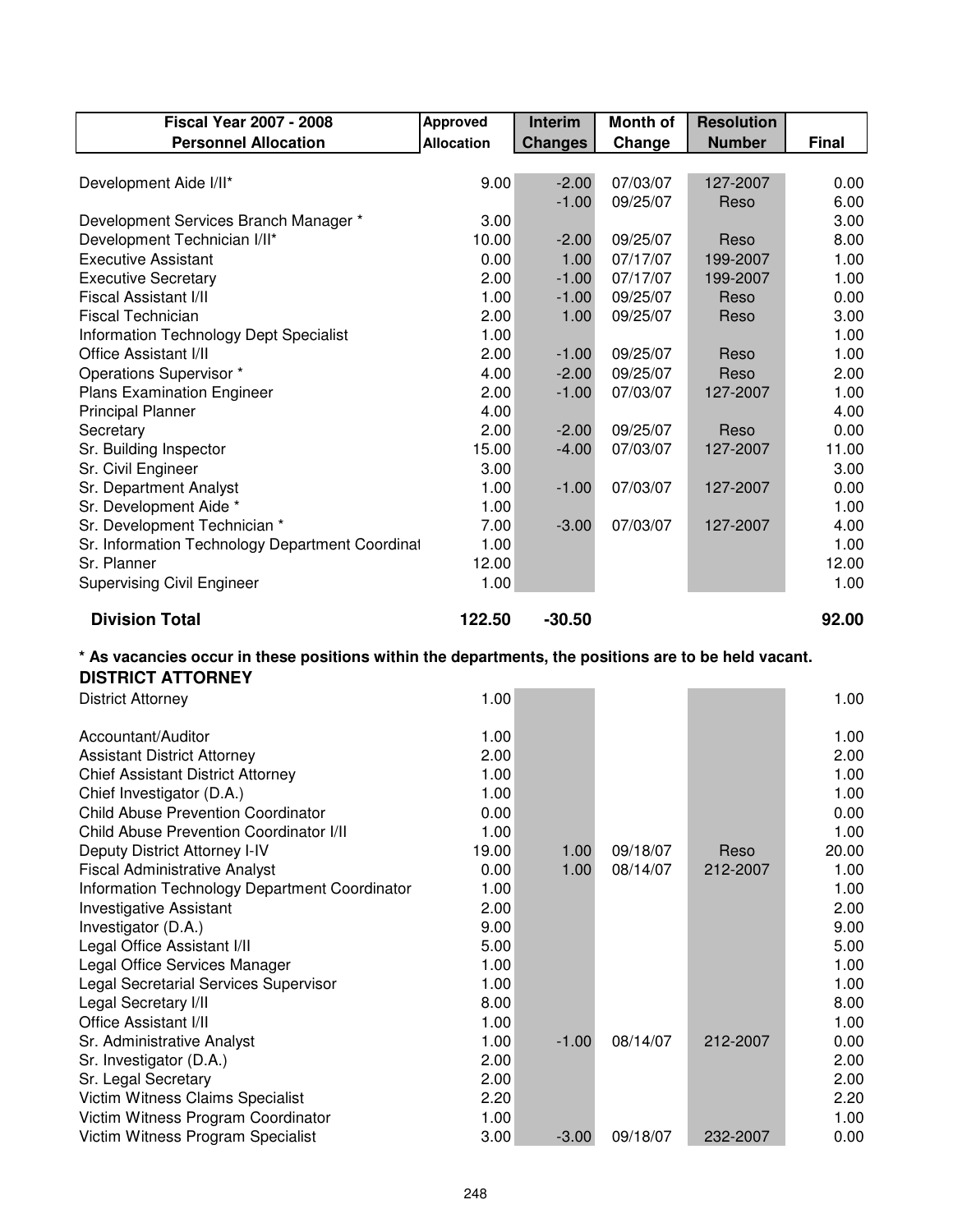| <b>Fiscal Year 2007 - 2008</b>                                     | <b>Approved</b>   | Interim        | <b>Month of</b> | <b>Resolution</b> |              |
|--------------------------------------------------------------------|-------------------|----------------|-----------------|-------------------|--------------|
| <b>Personnel Allocation</b>                                        | <b>Allocation</b> | <b>Changes</b> | Change          | <b>Number</b>     | <b>Final</b> |
|                                                                    |                   |                |                 |                   |              |
| Victim Witness Program Specialist I/II                             | 0.00              | 3.00           | 09/18/07        | 232-2007          | 3.00         |
| <b>Department Total</b>                                            | 65.20             | 1.00           |                 |                   | 66.20        |
| <b>ENVIRONMENTAL MANAGEMENT</b>                                    |                   |                |                 |                   |              |
| Director of Environmental Mgmt.                                    | 1.00              |                |                 |                   | 1.00         |
| <b>Administrative Services Officer</b>                             | 1.00              |                |                 |                   | 1.00         |
| Air Pollution Control Officer                                      | 1.00              |                |                 |                   | 1.00         |
| <b>Air Quality Engineer</b>                                        | 2.00              |                |                 |                   | 2.00         |
| Air Quality Specialist I/II                                        | 2.00              |                |                 |                   | 2.00         |
| Department Analyst I/II                                            | 2.00              |                |                 |                   | 2.00         |
| Deputy Director of Environmental Mgmt.                             | 1.00              |                |                 |                   | 1.00         |
| Development Technician I/II                                        | 3.50              |                |                 |                   | 3.50         |
| Disposal Site Supervisor                                           | 1.00              |                |                 |                   | 1.00         |
| Environmental Branch Manager                                       | 1.00              |                |                 |                   | 1.00         |
| Environmental Health Manager                                       | 1.00              |                |                 |                   | 1.00         |
| Environmental Health Specialist I/II/Sr.                           | 10.00             |                |                 |                   | 10.00        |
| <b>Fiscal Administrative Manager</b>                               | 1.00              |                |                 |                   | 1.00         |
| <b>Fiscal Technician</b>                                           | 1.00              |                |                 |                   | 1.00         |
| Geologist                                                          | 1.00              |                |                 |                   | 1.00         |
| Hazardous Materials Specialist/Recycling Coord.                    | 1.00              |                |                 |                   | 1.00         |
| Information Technology Department Specialist                       | 1.00              |                |                 |                   | 1.00         |
| <b>Office Assistant I/II</b>                                       | 2.00              |                |                 |                   | 2.00         |
| Sr. Accountant                                                     | 1.00              |                |                 |                   | 1.00         |
| Sr. Air Quality Specialist                                         | 1.00              |                |                 |                   | 1.00         |
| Sr. Development Technician                                         | 2.00              |                |                 |                   | 2.00         |
| Sr. Office Assistant                                               | 1.00              |                |                 |                   | 1.00         |
| Sr. Vector Control Technician                                      | 2.00              |                |                 |                   | 2.00         |
| Solid Waste Technician                                             | 2.00              |                |                 |                   | 2.00         |
| <b>Supervising Environmental Health Specialist</b>                 | 3.00              |                |                 |                   | 3.00         |
| Supervising Hazardous Materials Specialist                         | 1.00              |                |                 |                   | 1.00         |
| Vector Control Technician I/II                                     | 3.00              |                |                 |                   | 3.00         |
| Waste Management Technician I/II/III<br>Waste/Recycling Technician | 2.00<br>1.00      |                |                 |                   | 2.00<br>1.00 |
| <b>Department Total</b>                                            | 52.50             | 0.00           |                 |                   | 52.50        |
|                                                                    |                   |                |                 |                   |              |
| <b>GENERAL SERVICES</b>                                            |                   |                |                 |                   |              |
| <b>Director of General Services</b>                                | 1.00              |                |                 |                   | 1.00         |
| Accountant I/II                                                    | 1.00              |                |                 |                   | 1.00         |
| Administrative Analyst I/II                                        | 1.00              |                |                 |                   | 1.00         |
| Administrative Technician                                          | 4.00              |                |                 |                   | 4.00         |
| <b>Airport Operations Supervisor</b>                               | 1.00              |                |                 |                   | 1.00         |
| Airport Technician I/II                                            | 2.00              |                |                 |                   | 2.00         |
| Architectural Project Manager                                      | 2.00              |                |                 |                   | 2.00         |
| Building Maintenance Worker I/II/Sr.                               | 7.00              |                |                 |                   | 7.00         |
| <b>Building Operations Manager</b>                                 | 1.00              |                |                 |                   | 1.00         |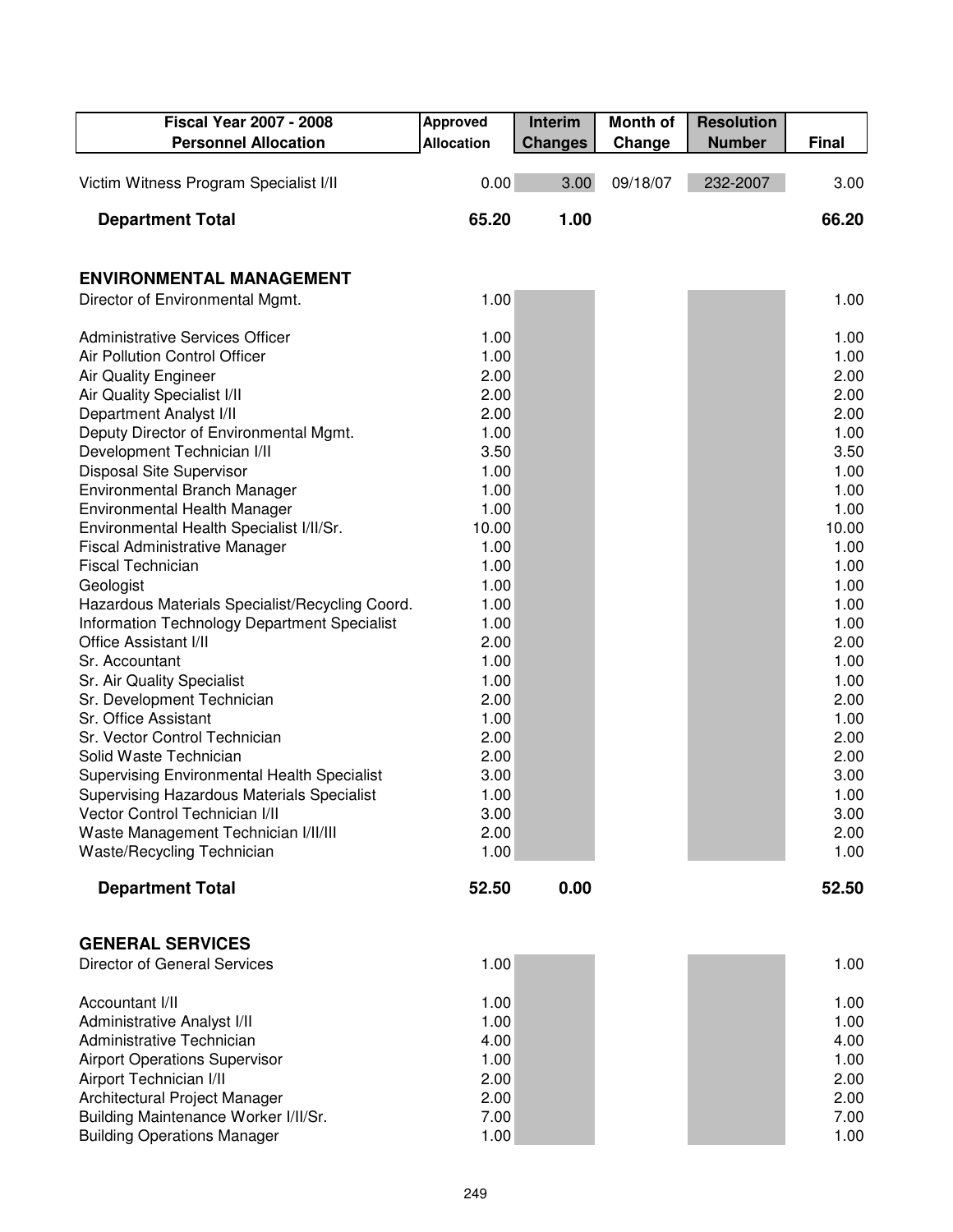| <b>Fiscal Year 2007 - 2008</b>                  | <b>Approved</b>   | <b>Interim</b> | <b>Month of</b> | <b>Resolution</b> |              |
|-------------------------------------------------|-------------------|----------------|-----------------|-------------------|--------------|
| <b>Personnel Allocation</b>                     | <b>Allocation</b> | <b>Changes</b> | Change          | <b>Number</b>     | <b>Final</b> |
|                                                 |                   |                |                 |                   |              |
| <b>Building Operations Supervisor</b>           | 2.00              |                |                 |                   | 2.00         |
| <b>Building Operations Technician</b>           | 4.00              |                |                 |                   | 4.00         |
| <b>Central Services Supervisor</b>              | 1.00              |                |                 |                   | 1.00         |
| <b>Custodial Supervisor</b>                     | 2.00              |                |                 |                   | 2.00         |
| Custodian                                       | 14.00             |                |                 |                   | 14.00        |
| Department Analyst I/II                         | 1.00              |                |                 |                   | 1.00         |
| Deputy Director of General Services             | 1.00              |                |                 |                   | 1.00         |
| Engineering Technician*                         | 1.00              | 3.00           | 09/25/07        | Reso              | 4.00         |
| Facilities Service and Capital Programs Manager | 1.00              |                |                 |                   | 1.00         |
| <b>Fiscal Administration Manager</b>            | 1.00              |                |                 |                   | 1.00         |
| <b>Fiscal Technician</b>                        | 2.00              |                |                 |                   | 2.00         |
| <b>Fleet Services Supervisor</b>                | 1.00              |                |                 |                   | 1.00         |
| Fleet Services Technician I/II                  | 3.00              |                |                 |                   | 3.00         |
| Grounds Maintenance Worker I/II/Sr.             | 4.00              |                |                 |                   | 4.00         |
| Manager of Airports, Parks & Grounds            | 1.00              |                |                 |                   | 1.00         |
| Museum Administrator                            | 1.00              |                |                 |                   | 1.00         |
| Parks Project Coordinator                       | 1.00              |                |                 |                   | 1.00         |
| Reprographics Technician I/II                   | 2.00              |                |                 |                   | 2.00         |
| <b>River Recreation Supervisor</b>              | 1.00              |                |                 |                   | 1.00         |
| Sr. CADD Technician                             | 1.00              |                |                 |                   | 1.00         |
| Sr. Custodian                                   | 1.00              |                |                 |                   | 1.00         |
| Sr. Engineering Technician                      | 1.00              |                |                 |                   | 1.00         |
| Sr. Fiscal Assistant                            | 1.00              |                |                 |                   | 1.00         |
| Sr. Office Assistant                            | 1.00              |                |                 |                   | 1.00         |
| Storekeeper/Courier                             | 3.00              |                |                 |                   | 3.00         |
| Storekeeper I/II                                | 2.00              |                |                 |                   | 2.00         |
| Supervisor Grounds Maintenance                  | 1.00              |                |                 |                   | 1.00         |
| <b>Support Services Manager</b>                 | 1.00              |                |                 |                   | 1.00         |
| <b>Department Total</b>                         | 76.00             | 3.00           |                 |                   | 79.00        |

\*Final position classification for three (3) allocations to be determined. These three (3) are limited termed positions

#### **HUMAN RESOURCES/RISK MGMT**

| <b>Department Total</b>            | 17.00 | 1.00 |          |      | 18.00 |
|------------------------------------|-------|------|----------|------|-------|
|                                    |       |      |          |      |       |
| Sr. Risk Management Analyst        | 1.00  |      |          |      | 1.00  |
| Sr. Personnel Analyst              | 2.00  |      |          |      | 2.00  |
| Sr. Fiscal Assistant               | 1.00  |      |          |      | 1.00  |
| Risk Management Technician         | 2.00  |      |          |      | 2.00  |
| Privacy/Compliance Officer         | 0.00  | 1.00 | 09/25/07 | Reso | 1.00  |
| Principal Risk Management Analyst  | 1.00  |      |          |      | 1.00  |
| <b>Principal Personnel Analyst</b> | 1.00  |      |          |      | 1.00  |
| Principal Administrative Analyst * | 0.00  |      |          |      | 0.00  |
| Personnel Technician               | 4.00  |      |          |      | 4.00  |
| Personnel Analyst I/II             | 2.00  |      |          |      | 2.00  |
| <b>Clerical Operations Manager</b> | 1.00  |      |          |      | 1.00  |
| <b>Labor Relations Manager</b>     | 0.00  |      |          |      | 0.00  |
| <b>Administrative Secretary</b>    | 1.00  |      |          |      | 1.00  |
| Director of Human Resources        | 1.00  |      |          |      | 1.00  |
|                                    |       |      |          |      |       |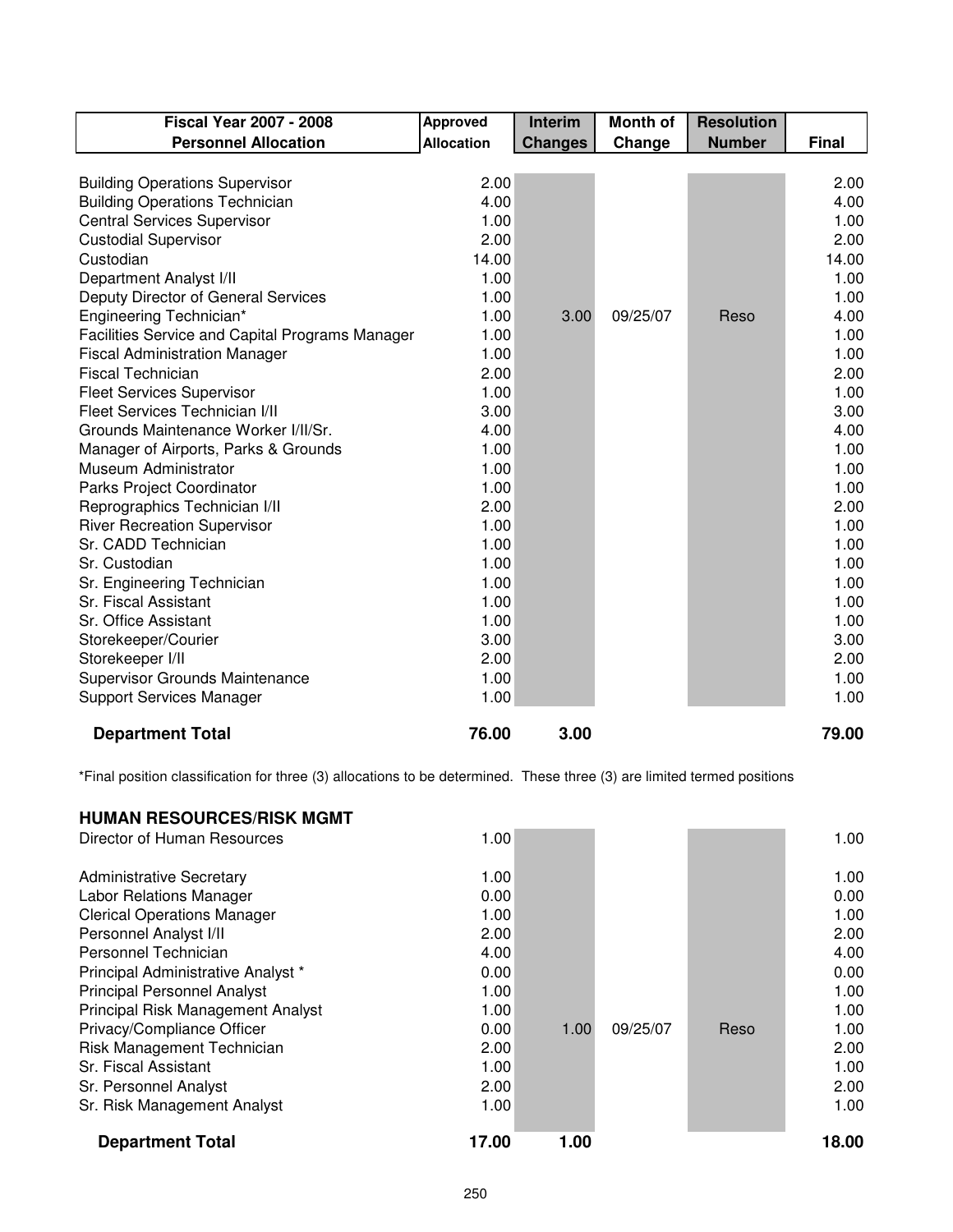| <b>Fiscal Year 2007 - 2008</b> | <b>Approved</b>   | <b>Interim</b> | Month of | <b>Resolution</b> |       |
|--------------------------------|-------------------|----------------|----------|-------------------|-------|
| <b>Personnel Allocation</b>    | <b>Allocation</b> | <b>Changes</b> | Change   | <b>Number</b>     | Final |

#### **\* As vacancies occur in these positions within the departments, the positions are to be held vacant. HUMAN SERVICES**

| Director of Human Services                         | 1.00  |  | 1.00  |
|----------------------------------------------------|-------|--|-------|
| Account Clerk I/II/III                             | 6.00  |  | 6.00  |
| Account Clerk Supervisor I                         | 1.00  |  | 1.00  |
| Accountant I/II                                    | 3.00  |  | 3.00  |
| <b>Accounting Technician</b>                       | 4.00  |  | 4.00  |
| <b>Administrative Services Officer</b>             | 0.00  |  | 0.00  |
| Administrative Technician                          | 4.00  |  | 4.00  |
| <b>Assistant Director of Human Services</b>        | 2.00  |  | 2.00  |
| Care Management Counselor I/II                     | 4.00  |  | 4.00  |
| Care Management Supervisor                         | 1.00  |  | 1.00  |
| <b>Chief Fiscal Officer</b>                        | 1.00  |  | 1.00  |
| Cook I/II                                          | 2.81  |  | 2.81  |
| Department Analyst I/II                            | 2.00  |  | 2.00  |
| Deputy Public Guardian I/II                        | 5.00  |  | 5.00  |
| <b>Eligibility Supervisor I</b>                    | 8.00  |  | 8.00  |
| <b>Eligibility Systems Specialist</b>              | 3.00  |  | 3.00  |
| Eligibility Worker I/II                            | 38.00 |  | 38.00 |
| <b>Eligibility Worker III</b>                      | 14.00 |  | 14.00 |
| Employment & Training Worker I/II                  | 15.00 |  | 15.00 |
| <b>Employment &amp; Training Worker III</b>        | 7.50  |  | 7.50  |
| <b>Employment &amp; Training Worker Supv</b>       | 4.00  |  | 4.00  |
| Energy Weatherization Technician I/II              | 2.00  |  | 2.00  |
| <b>Executive Secretary</b>                         | 1.00  |  | 1.00  |
| <b>Fair Hearing Officer</b>                        | 1.00  |  | 1.00  |
| Fiscal Assistant I/II                              | 1.00  |  | 1.00  |
| <b>Fiscal Services Supervisor</b>                  | 1.00  |  | 1.00  |
| <b>Fiscal Technician</b>                           | 3.00  |  | 3.00  |
| <b>Food Services Aide</b>                          | 2.19  |  | 2.19  |
| <b>Food Services Supervisor</b>                    | 1.00  |  | 1.00  |
| Health Program Manager                             | 1.00  |  | 1.00  |
| Homemaker                                          | 2.00  |  | 2.00  |
| Homemaker Supervisor                               | 1.00  |  | 1.00  |
| Housing Program Coordinator                        | 2.00  |  | 2.00  |
| Housing Program Specialist I/II                    | 1.00  |  | 1.00  |
| <b>IHSS Public Authority Program Manager</b>       | 1.00  |  | 1.00  |
| IHSS Public Authority Registry/Training Specialist | 2.00  |  | 2.00  |
| Information Systems Coordinator                    | 1.00  |  | 1.00  |
| Legal Secretary I/II                               | 1.00  |  | 1.00  |
| Long-term Care Ombudsman                           | 1.00  |  | 1.00  |
| <b>Mealsite Coordinator</b>                        | 6.00  |  | 6.00  |
| <b>Nutrition Services Supervisor</b>               | 1.00  |  | 1.00  |
| <b>Nutritionist</b>                                | 0.60  |  | 0.60  |
| Office Assistant I/II                              | 16.00 |  | 16.00 |
| <b>Office Assistant III</b>                        | 12.00 |  | 12.00 |
| Office Assistant Supervisor I/II                   | 3.00  |  | 3.00  |
| Paralegal I/II                                     | 2.00  |  | 2.00  |
| <b>Personnel Assistant</b>                         | 0.00  |  | 0.00  |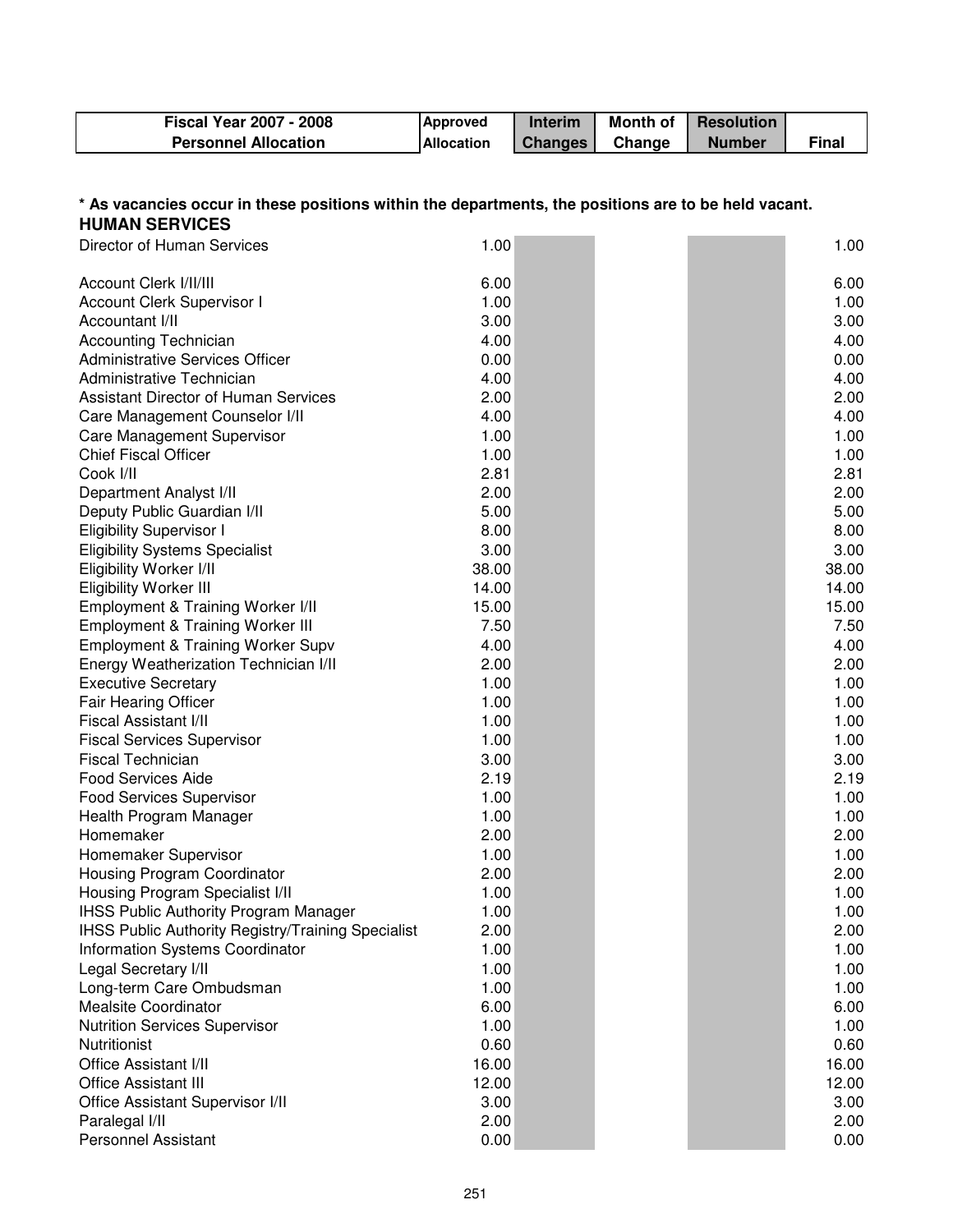| <b>Fiscal Year 2007 - 2008</b>                    | <b>Approved</b>   | Interim        | <b>Month of</b> | <b>Resolution</b> |        |
|---------------------------------------------------|-------------------|----------------|-----------------|-------------------|--------|
| <b>Personnel Allocation</b>                       | <b>Allocation</b> | <b>Changes</b> | Change          | <b>Number</b>     | Final  |
|                                                   |                   |                |                 |                   |        |
| Program Aide                                      | 6.00              |                |                 |                   | 6.00   |
| Program Assistant                                 | 19.50             |                |                 |                   | 19.50  |
| Program Coordinator                               | 6.00              |                |                 |                   | 6.00   |
| Program Manager - Protective Services             | 3.00              |                |                 |                   | 3.00   |
| Program Manager I                                 | 6.00              |                |                 |                   | 6.00   |
| Public Health Nurse I/II                          | 2.00              |                |                 |                   | 2.00   |
| Secretary                                         | 1.00              |                |                 |                   | 1.00   |
| Senior Accountant                                 | 2.00              |                |                 |                   | 2.00   |
| Senior Activity Coordinator                       | 1.00              |                |                 |                   | 1.00   |
| Senior Citizens Attorney I/II/III                 | 2.00              |                |                 |                   | 2.00   |
| Seniors' Daycare Program Supervisor               | 1.00              |                |                 |                   | 1.00   |
| Sr. Energy Weatherization Technician              | 1.00              |                |                 |                   | 1.00   |
| Sr. Fiscal Assistant                              | 2.00              |                |                 |                   | 2.00   |
| Sr. Office Assistant                              | 3.75              |                |                 |                   | 3.75   |
| Sr. Staff Services Analyst                        | 1.00              |                |                 |                   | 1.00   |
| Social Services Aide                              | 11.00             |                |                 |                   | 11.00  |
| Social Services Supervisor II                     | 9.50              |                |                 |                   | 9.50   |
| Social Worker I/II                                | 8.00              |                |                 |                   | 8.00   |
| Social Worker III                                 | 21.55             |                |                 |                   | 21.55  |
| Social Worker IV-A/IV-B                           | 19.20             |                |                 |                   | 19.20  |
| Staff Services Analyst I/II                       | 5.00              |                |                 |                   | 5.00   |
| Supervising Accountant/Auditor                    | 1.00              |                |                 |                   | 1.00   |
| Supervising Fraud Investigator                    | 1.00              |                |                 |                   | 1.00   |
| <b>Welfare Collections Officer</b>                | 1.00              |                |                 |                   | 1.00   |
| Welfare Investigator I/II                         | 3.00              |                |                 |                   | 3.00   |
| <b>Department Total</b>                           | 329.60            | 0.00           |                 |                   | 329.60 |
|                                                   |                   |                |                 |                   |        |
|                                                   |                   |                |                 |                   |        |
|                                                   |                   |                |                 |                   |        |
| <b>INFORMATION TECHNOLOGIES</b>                   |                   |                |                 |                   |        |
| Director of Information Technology                | 1.00              |                |                 |                   | 1.00   |
|                                                   |                   |                |                 |                   |        |
| <b>Administrative Services Officer</b>            | 0.00              | 1.00.          | 09/25/07        | Reso              | 1.00   |
| Assistant Director of Information Technology      | 1.00              |                |                 |                   | 1.00   |
| Department Analyst I/II                           | 1.00              | $-1.00$        | 09/25/07        | Reso              | 0.00   |
| Department Systems Analyst                        | 1.00              |                |                 |                   | 1.00   |
| Fiscal Assistant I/II                             | 1.00              |                |                 |                   | 1.00   |
| Information Technology Analyst Trainee/I/II       | 24.00             | 1.00           | 09/25/07        | Reso              | 25.00  |
| Information Technology Manager                    | 2.00              |                |                 |                   | 2.00   |
| Information Technology Officer                    | 1.00              |                |                 |                   | 1.00   |
| Information Technology Technician Trainee/I/II/Sr | 2.00              |                |                 |                   | 2.00   |
| Sr. Information Technology Analyst                | 4.00              |                |                 |                   | 4.00   |
| Supervising Information Technology Analyst I/II   | 3.00              |                |                 |                   | 3.00   |
| Supervising Information Technology Technician     | 1.00              |                |                 |                   | 1.00   |
| <b>Department Total</b>                           | 42.00             | 1.00           |                 |                   | 43.00  |
|                                                   |                   |                |                 |                   |        |

## **LIBRARY**

| Director of Library Services |  |  |
|------------------------------|--|--|
|------------------------------|--|--|

| ---------                    |     |  |
|------------------------------|-----|--|
| Director of Library Services | .00 |  |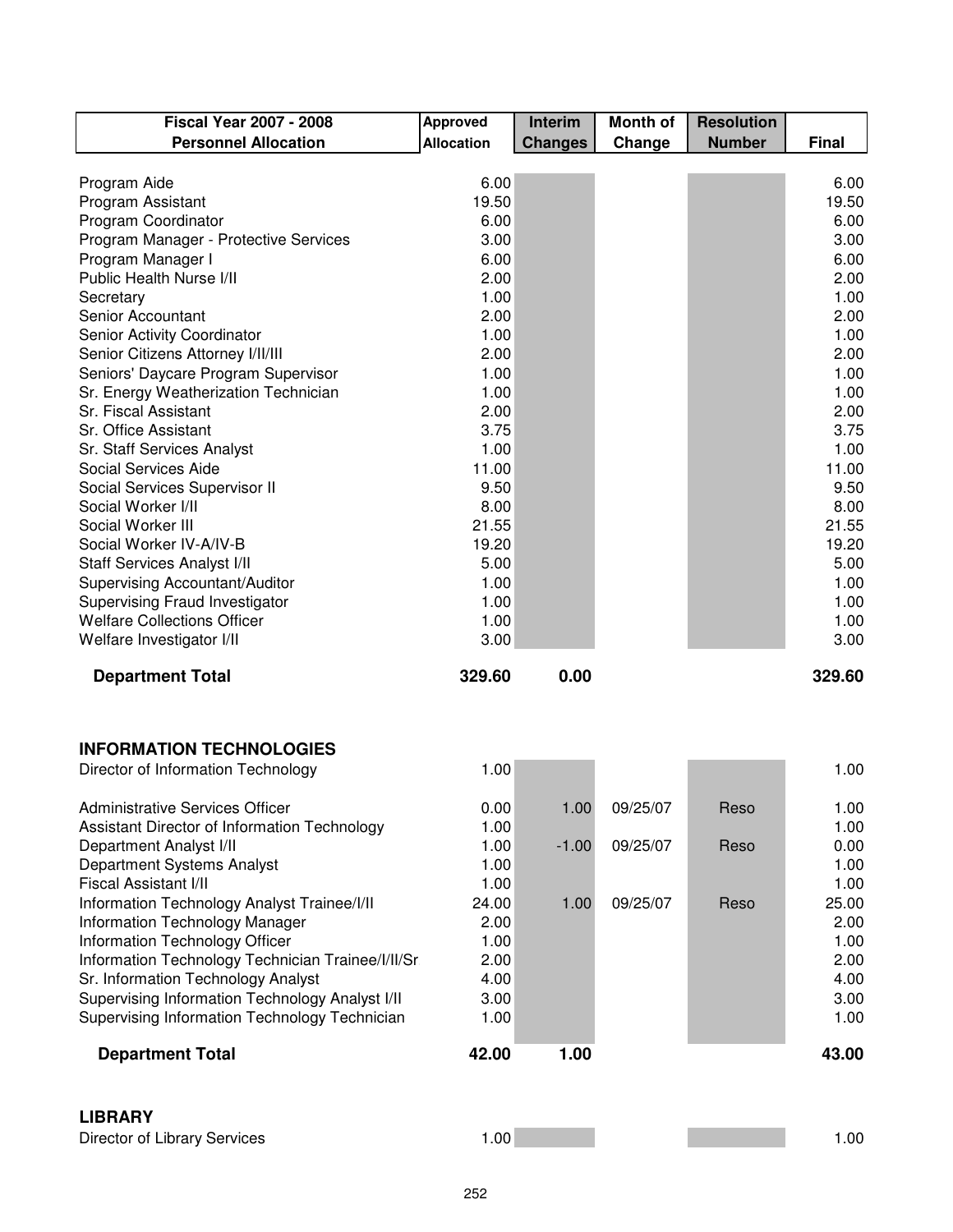| <b>Fiscal Year 2007 - 2008</b>                  | <b>Approved</b>   | <b>Interim</b> | <b>Month of</b> | <b>Resolution</b> |              |
|-------------------------------------------------|-------------------|----------------|-----------------|-------------------|--------------|
| <b>Personnel Allocation</b>                     | <b>Allocation</b> | <b>Changes</b> | Change          | <b>Number</b>     | <b>Final</b> |
|                                                 |                   |                |                 |                   |              |
|                                                 |                   |                |                 |                   |              |
| Administrative Technician                       | 0.70              |                |                 |                   | 0.70         |
| Librarian I/II                                  | 5.50              |                |                 |                   | 5.50         |
| Library Assistant I/II                          | 13.25             |                |                 |                   | 13.25        |
| <b>Library Circulation Supervisor</b>           | 2.00              |                |                 |                   | 2.00         |
| Library Technician                              | 2.00              |                |                 |                   | 2.00         |
| <b>Literacy Services Coordinator</b>            | 0.50              |                |                 |                   | 0.50         |
| Sr. Information Technology Department Coordinal | 1.00              |                |                 |                   | 1.00         |
| Sr. Library Assistant                           | 5.00              |                |                 |                   | 5.00         |
| Supervising Librarian                           | 2.00              |                |                 |                   | 2.00         |
| <b>Supervising Library Assistant</b>            | 2.00              |                |                 |                   | 2.00         |
| <b>Department Total</b>                         | 34.95             | 0.00           |                 |                   | 34.95        |

#### **MENTAL HEALTH**

| <b>Mental Health Director</b>                 | 1.00   |      |          |      | 1.00   |
|-----------------------------------------------|--------|------|----------|------|--------|
| Accountant I/II                               | 1.00   |      |          |      | 1.00   |
| <b>Administrative Secretary</b>               | 1.00   |      |          |      | 1.00   |
| Administrative Technician                     | 4.00   |      |          |      | 4.00   |
| Department Analyst I/II                       | 1.00   |      |          |      | 1.00   |
| Deputy Director of Mental Health              | 1.00   |      |          |      | 1.00   |
| <b>Fiscal Administrative Manager</b>          | 1.00   |      |          |      | 1.00   |
| Fiscal Assistant I/II                         | 3.00   |      |          |      | 3.00   |
| <b>Fiscal Services Supervisor</b>             | 1.00   |      |          |      | 1.00   |
| <b>Fiscal Technician</b>                      | 1.00   | 1.00 | 09/25/07 | Reso | 2.00   |
| Information Technology Department Coordinator | 1.00   |      |          |      | 1.00   |
| Manager of Mental Health Programs             | 5.00   |      |          |      | 5.00   |
| Medical Office Assistant I/II                 | 3.00   |      |          |      | 3.00   |
| Medical Office Services Supervisor            | 1.00   |      |          |      | 1.00   |
| Medical Records Technician                    | 2.00   |      |          |      | 2.00   |
| Mental Health Aide                            | 2.00   |      |          |      | 2.00   |
| <b>Mental Health Clinical Nurse</b>           | 1.00   |      |          |      | 1.00   |
| Mental Health Clinician IA/IB/II              | 37.05  |      |          |      | 37.05  |
| Mental Health Fiscal/Records Assistant        | 1.00   |      |          |      | 1.00   |
| <b>Mental Health Medical Director</b>         | 1.00   |      |          |      | 1.00   |
| <b>Mental Health Nurse Practitioner</b>       | 1.00   |      |          |      | 1.00   |
| Mental Health Patient's Rights Advocate       | 1.00   |      |          |      | 1.00   |
| Mental Health Program Coordinator IA/IB/II    | 13.00  |      |          |      | 13.00  |
| Mental Health Worker I/II                     | 22.00  |      |          |      | 22.00  |
| Program Manager I                             | 1.00   |      |          |      | 1.00   |
| Psychiatric Technician I/II                   | 10.00  |      |          |      | 10.00  |
| Psychiatrist                                  | 2.50   |      |          |      | 2.50   |
| Sr. Department Analyst                        | 1.00   |      |          |      | 1.00   |
| Sr. Fiscal Assistant                          | 3.35   |      |          |      | 3.35   |
| Sr. Medical Office Assistant                  | 1.00   |      |          |      | 1.00   |
| <b>Utilization Review Coordinator</b>         | 1.00   |      |          |      | 1.00   |
| <b>Department Total</b>                       | 125.90 | 1.00 |          |      | 126.90 |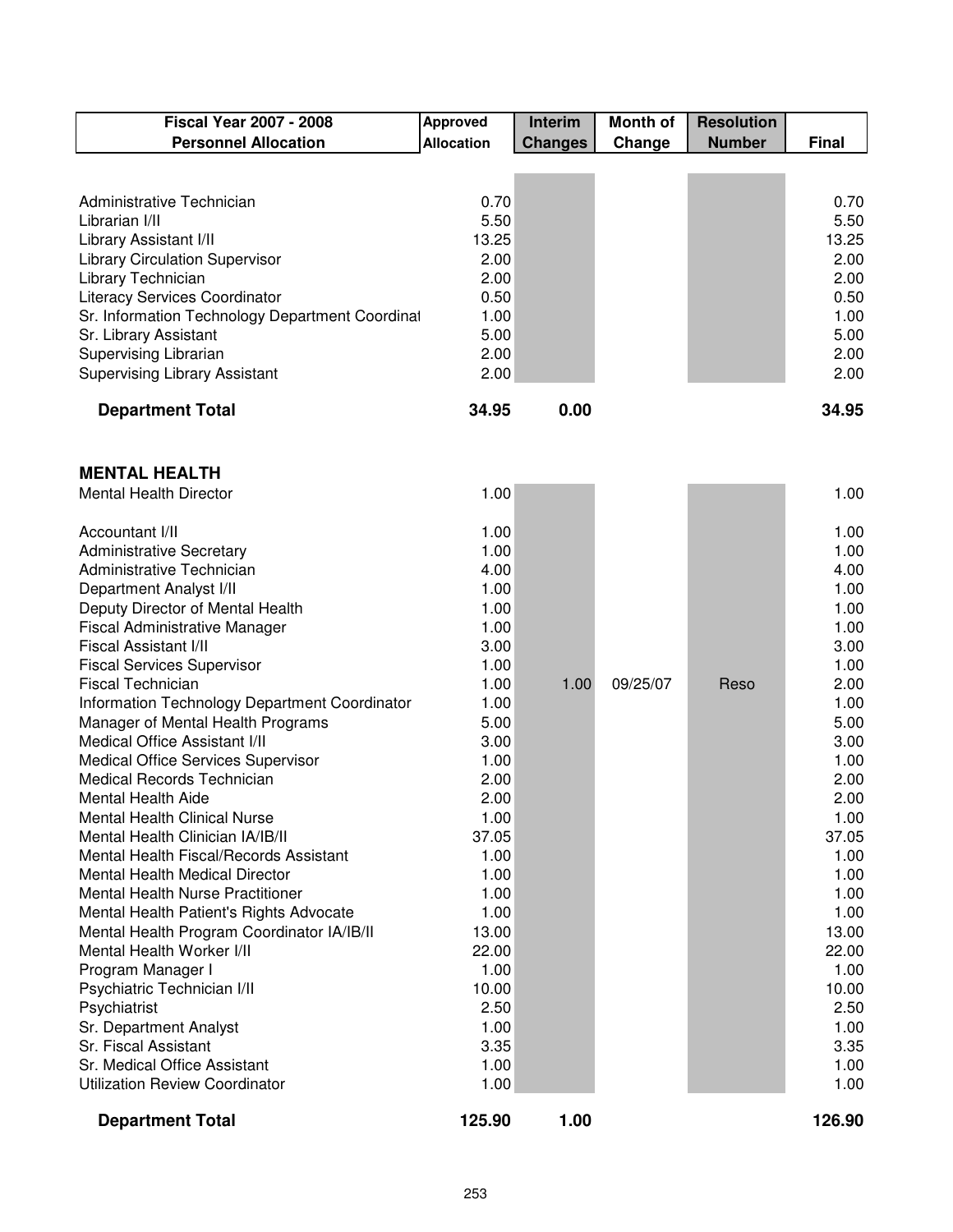| <b>Fiscal Year 2007 - 2008</b>                                 | <b>Approved</b>   | <b>Interim</b> | <b>Month of</b> | <b>Resolution</b> |               |
|----------------------------------------------------------------|-------------------|----------------|-----------------|-------------------|---------------|
| <b>Personnel Allocation</b>                                    | <b>Allocation</b> | <b>Changes</b> | Change          | <b>Number</b>     | <b>Final</b>  |
|                                                                |                   |                |                 |                   |               |
|                                                                |                   |                |                 |                   |               |
| <b>PROBATION</b>                                               |                   |                |                 |                   |               |
| <b>Chief Probation Officer</b>                                 | 1.00              |                |                 |                   | 1.00          |
| Accountant I/II                                                | 1.00              |                |                 |                   | 1.00          |
| <b>Administrative Secretary</b>                                | 2.00              |                |                 |                   | 2.00          |
| Administrative Technician                                      | 2.00              |                |                 |                   | 2.00          |
| <b>Assistant Chief Probation Officer</b>                       | 1.00              |                |                 |                   | 1.00          |
| <b>Correctional Cook</b>                                       | 4.00              |                |                 |                   | 4.00          |
| <b>Correctional Food Services Supervisor</b>                   | 2.00              |                |                 |                   | 2.00          |
| Department Analyst I/II                                        | 1.00              |                |                 |                   | 1.00          |
| Deputy Chief Probation Officer                                 | 4.00              |                |                 |                   | 4.00          |
| Deputy Probation Officer I/II                                  | 35.00             |                |                 |                   | 35.00         |
| Deputy Probation Officer I/II - Institutions                   | 28.50             |                |                 |                   | 28.50         |
| <b>Fiscal Administrative Manager</b>                           | 1.00              |                |                 |                   | 1.00          |
| <b>Fiscal Technician</b>                                       | 2.00              |                |                 |                   | 2.00          |
| Information Technology Department Coordinator                  | 0.00              |                |                 |                   | 0.00          |
| Legal Office Assistant I/II                                    | 2.50              |                |                 |                   | 2.50          |
| Legal Secretarial Services Supervisor                          | 2.00              |                |                 |                   | 2.00          |
| Legal Secretary I/II                                           | 1.00              |                |                 |                   | 1.00          |
| Sr. Legal Secretary                                            | 4.50              |                |                 |                   | 4.50          |
| Sr. Office Assistant                                           | 1.00              |                |                 |                   | 1.00          |
| Sr. Department Analyst                                         | 1.00              |                |                 |                   | 1.00          |
| Sr. Deputy Probation Officer                                   | 11.00             |                |                 |                   | 11.00         |
| Sr. Deputy Probation Officer - Institutions                    | 7.00              |                |                 |                   | 7.00          |
| Sr. Information Technology Department Coordinal                | 1.00              |                |                 |                   | 1.00          |
| <b>Supervising Deputy Probation Officer</b>                    | 6.00              |                |                 |                   | 6.00          |
| Supervising Deputy Probation Officer - Institutions            | 6.00              |                |                 |                   | 6.00          |
| <b>Department Total</b>                                        | 127.50            | 0.00           |                 |                   | 127.50        |
| <b>PUBLIC DEFENDER</b>                                         |                   |                |                 |                   |               |
| <b>Public Defender</b>                                         | 1.00              |                |                 |                   | 1.00          |
|                                                                |                   |                |                 |                   |               |
| Assistant Public Defender                                      | 1.00              |                |                 |                   | 1.00          |
| <b>Chief Assistant Public Defender</b>                         | 1.00              |                |                 |                   | 1.00          |
| <b>Clerical Operations Manager</b>                             | 1.00<br>10.00     | 1.00           | 09/25/07        | Reso              | 1.00<br>11.00 |
| Deputy Public Defender II-IV<br>Investigator (Public Defender) | 1.00              |                |                 |                   | 1.00          |
| Legal Office Assistant I/II                                    | 2.00              |                |                 |                   | 2.00          |
| Legal Secretarial Services Supervisor                          | 0.00              |                |                 |                   | 0.00          |
| Legal Secretary I/II                                           | 2.00              |                |                 |                   | 2.00          |
| Sr. Investigator (Public Defender)                             | 1.00              |                |                 |                   | 1.00          |
| Sr. Legal Secretary                                            | 1.00              |                |                 |                   | 1.00          |
| <b>Department Total</b>                                        | 21.00             | 1.00           |                 |                   | 22.00         |
| <b>PUBLIC HEALTH DEPARTMENT</b>                                |                   |                |                 |                   |               |
| Director of Public Health                                      | 1.00              |                |                 |                   | 1.00          |
| Accountant I/II                                                | 4.00              |                |                 |                   | 4.00          |
|                                                                |                   |                |                 |                   |               |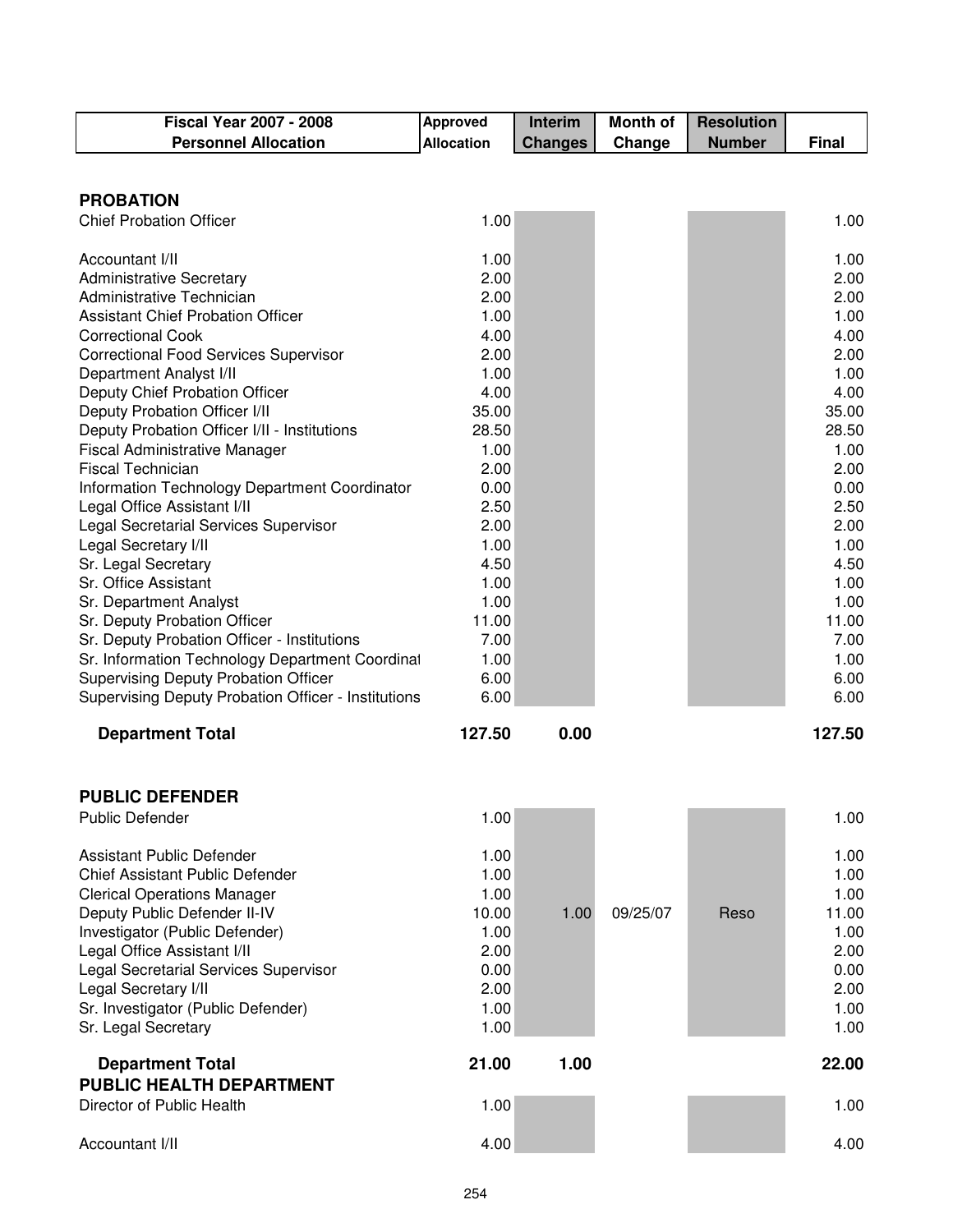| <b>Fiscal Year 2007 - 2008</b>                  | <b>Approved</b>   | <b>Interim</b> | <b>Month of</b> | <b>Resolution</b> |              |
|-------------------------------------------------|-------------------|----------------|-----------------|-------------------|--------------|
| <b>Personnel Allocation</b>                     | <b>Allocation</b> | <b>Changes</b> | Change          | <b>Number</b>     | <b>Final</b> |
|                                                 |                   |                |                 |                   |              |
| <b>Administrative Secretary</b>                 | 1.00              |                |                 |                   | 1.00         |
| <b>Administrative Services Officer</b>          | 0.00              |                |                 |                   | 0.00         |
| Administrative Technician                       | 3.00              |                |                 |                   | 3.00         |
| Alcohol and Drug Program Division Manager       | 1.00              |                |                 |                   | 1.00         |
| Animal Control Officer I/II                     | 8.00              |                |                 |                   | 8.00         |
| Animal Control Operations Manager               | 1.00              |                |                 |                   | 1.00         |
| Assistant Director of Public Health             | 1.00              |                |                 |                   | 1.00         |
| <b>Chief Animal Control Officer</b>             | 1.00              |                |                 |                   | 1.00         |
| <b>Community Health Advocate</b>                | 2.00              |                |                 |                   | 2.00         |
| Community Public Health Nursing Division Manag  | 1.00              |                |                 |                   | 1.00         |
| Department Analyst I/II                         | 7.00              |                |                 |                   | 7.00         |
| Disease Investigator                            | 1.00              |                |                 |                   | 1.00         |
| <b>EMS Agency Administrator</b>                 | 1.00              |                |                 |                   | 1.00         |
| <b>EMS Agency Assistant Administrator</b>       | 1.00              |                |                 |                   | 1.00         |
| <b>EMS Agency Medical Director</b>              | 0.50              |                |                 |                   | 0.50         |
| Epidemiologist                                  | 1.00              |                |                 |                   | 1.00         |
| <b>Executive Assistant</b>                      | 1.00              |                |                 |                   | 1.00         |
| <b>Fiscal Administration Manager</b>            | 1.00              |                |                 |                   | 1.00         |
| <b>Fiscal Technician</b>                        | 2.00              |                |                 |                   | 2.00         |
| <b>Health Education Coordinator</b>             | 16.00             |                |                 |                   | 16.00        |
| Health Program Manager                          | 3.00              |                |                 |                   | 3.00         |
| <b>Health Program Specialist</b>                | 7.00              |                |                 |                   | 7.00         |
| <b>Health Promotions Division Manager</b>       | 1.00              |                |                 |                   | 1.00         |
| Homemaker                                       | 0.25              |                |                 |                   | 0.25         |
| Sr. Information Technology Department Coordinal | 1.00              |                |                 |                   | 1.00         |
| Kennel Attendant                                | 4.00              |                |                 |                   | 4.00         |
| Kennel Supervisor                               | 1.00              |                |                 |                   | 1.00         |
| <b>Licensed Vocational Nurse</b>                | 1.00              |                |                 |                   | 1.00         |
| <b>Medical Administrative Officer</b>           | 1.00              |                |                 |                   | 1.00         |
| Medical Billing Assistant I/II                  | 1.00              |                |                 |                   | 1.00         |
| <b>Medical Billing Supervisor</b>               | 0.00              |                |                 |                   | 0.00         |
| Medical Office Assistant I/II                   | 10.80             |                |                 |                   | 10.80        |
| <b>Medical Services Coordinator</b>             | 1.00              |                |                 |                   | 1.00         |
| Occupational/Physical Therapist                 | 3.35              |                |                 |                   | 3.35         |
| <b>Office Assistant I/II</b>                    | 4.00              |                |                 |                   | 4.00         |
| Privacy/Compliance Officer                      | 1.00              | $-1.00$        | 09/25/07        | Reso              | 0.00         |
| Program Assistant                               | 3.00              |                |                 |                   | 3.00         |
| Program Manager                                 | 1.00              |                |                 |                   | 1.00         |
| Public Health Laboratory Director               | 1.00              |                |                 |                   | 1.00         |
| Public Health Microbiologist                    | 2.00              |                |                 |                   | 2.00         |
| Public Health Nurse I/II                        | 11.90             |                |                 |                   | 11.90        |
| Public Health Nurse Practitioner/Phy Asst       | 3.50              |                |                 |                   | 3.50         |
| <b>Public Health Officer</b>                    | 1.00              |                |                 |                   | 1.00         |
| Public Health Preparedness Division Manager     | 1.00              |                |                 |                   | 1.00         |
| <b>Public Health Services Manager</b>           | 0.00              |                |                 |                   | 0.00         |
| <b>Public Services Assistant</b>                | 3.00              |                |                 |                   | 3.00         |
| Quality Improvement Coordinator                 | 0.50              |                |                 |                   | 0.50         |
| <b>Registered Nurse</b>                         | 0.00              |                |                 |                   | 0.00         |
| Sr. Accountant                                  | 1.00              |                |                 |                   | 1.00         |
| Sr. Animal Control Officer                      | 1.00              |                |                 |                   | 1.00         |
| Sr. Department Analyst                          | 1.00              |                |                 |                   | 1.00         |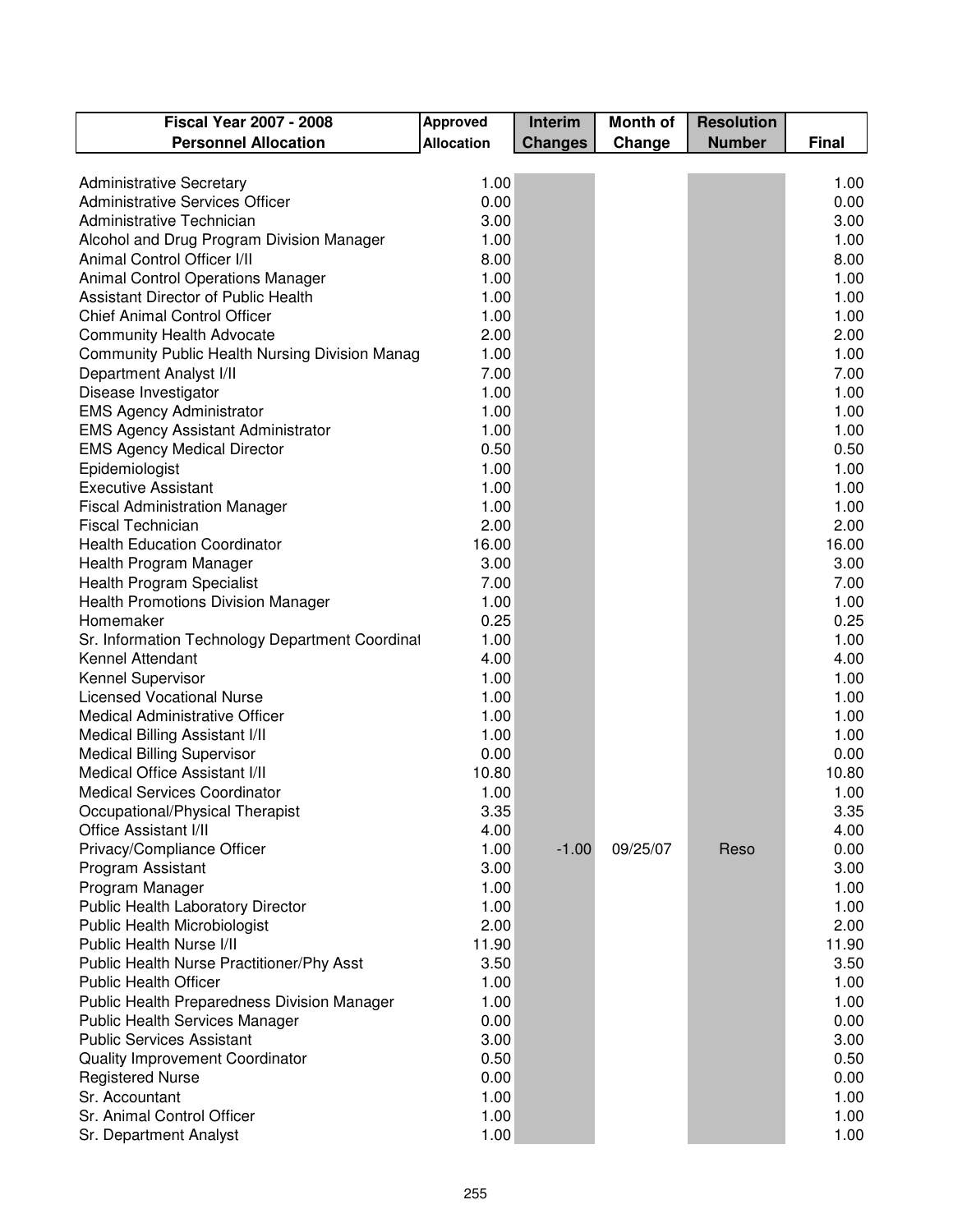| <b>Fiscal Year 2007 - 2008</b>                                                                                                                                                                                                                                                                                                                               | <b>Approved</b>                                                                 | Interim        | <b>Month of</b> | <b>Resolution</b> |                                                                                 |
|--------------------------------------------------------------------------------------------------------------------------------------------------------------------------------------------------------------------------------------------------------------------------------------------------------------------------------------------------------------|---------------------------------------------------------------------------------|----------------|-----------------|-------------------|---------------------------------------------------------------------------------|
| <b>Personnel Allocation</b>                                                                                                                                                                                                                                                                                                                                  | <b>Allocation</b>                                                               | <b>Changes</b> | Change          | <b>Number</b>     | <b>Final</b>                                                                    |
| Sr. Licensed Vocational Nurse<br>Sr. Medical Billing Assistant<br>Sr. Medical Office Assistant<br>Sr. Office Assistant                                                                                                                                                                                                                                       | 1.00<br>2.00<br>2.00<br>4.80                                                    |                |                 |                   | 1.00<br>2.00<br>2.00<br>4.80                                                    |
| <b>Supervising Animal Control Officer</b><br>Supervising Health Education Coordinator<br><b>Supervising Public Health Nurse</b><br>Supervising Occupational/Physical Therapist                                                                                                                                                                               | 2.00<br>3.00<br>4.00<br>0.60                                                    |                |                 |                   | 2.00<br>3.00<br>4.00<br>0.60                                                    |
| <b>Department Total</b>                                                                                                                                                                                                                                                                                                                                      | 146.20                                                                          | $-1.00$        |                 |                   | 145.20                                                                          |
| <b>RECORDER CLERK</b>                                                                                                                                                                                                                                                                                                                                        |                                                                                 |                |                 |                   |                                                                                 |
| <b>County Recorder/Clerk</b>                                                                                                                                                                                                                                                                                                                                 | 1.00                                                                            |                |                 |                   | 1.00                                                                            |
| <b>Assistant County Recorder</b><br><b>Fiscal Technician</b><br>Microfilm/Imaging Technician I/II<br>Recordable Document Examiner/Indexer I/II<br>Recordable Document Services Supervisor<br>Recordable Document Technician<br>Sr. Microfilm/Imaging Technician<br>Sr. Recordable Document Examiner/Indexer                                                  | 1.00<br>1.00<br>2.00<br>9.00<br>1.00<br>1.00<br>0.00<br>2.00                    |                |                 |                   | 1.00<br>1.00<br>2.00<br>9.00<br>1.00<br>1.00<br>0.00<br>2.00                    |
| <b>Division Total</b>                                                                                                                                                                                                                                                                                                                                        | 18.00                                                                           | 0.00           |                 |                   | 18.00                                                                           |
| <b>Elections</b><br>Administrative Technician<br>Assistant Registrar of Voters<br>Elections Technician I/II<br>Information Technology Department Coordinator<br>Information Technology Department Specialist<br><b>Precinct Planning Specialist</b><br>Sr. Elections Technician                                                                              | 1.00<br>1.00<br>1.50<br>1.00<br>1.00<br>1.00<br>1.00                            |                |                 |                   | 1.00<br>1.00<br>1.50<br>1.00<br>1.00<br>1.00<br>1.00                            |
| <b>Division Total</b>                                                                                                                                                                                                                                                                                                                                        | 7.50                                                                            | 0.00           |                 |                   | 7.50                                                                            |
| <b>SHERIFF</b><br>Sheriff/Public Administrator/Coroner                                                                                                                                                                                                                                                                                                       | 1.00                                                                            |                |                 |                   | 1.00                                                                            |
| Administrative Analyst I/II<br><b>Administrative Service Officer</b><br><b>Assistant Public Administrator</b><br><b>Community Services Officer</b><br><b>Correctional Cook</b><br><b>Correctional Food Services Supervisor</b><br><b>Correctional Lieutenant</b><br><b>Correctional Officer I/II</b><br><b>Correctional Sergeant</b><br><b>Crime Analyst</b> | 0.00<br>1.00<br>1.00<br>13.50<br>6.00<br>2.00<br>2.00<br>89.00<br>13.00<br>1.00 |                |                 |                   | 0.00<br>1.00<br>1.00<br>13.50<br>6.00<br>2.00<br>2.00<br>89.00<br>13.00<br>1.00 |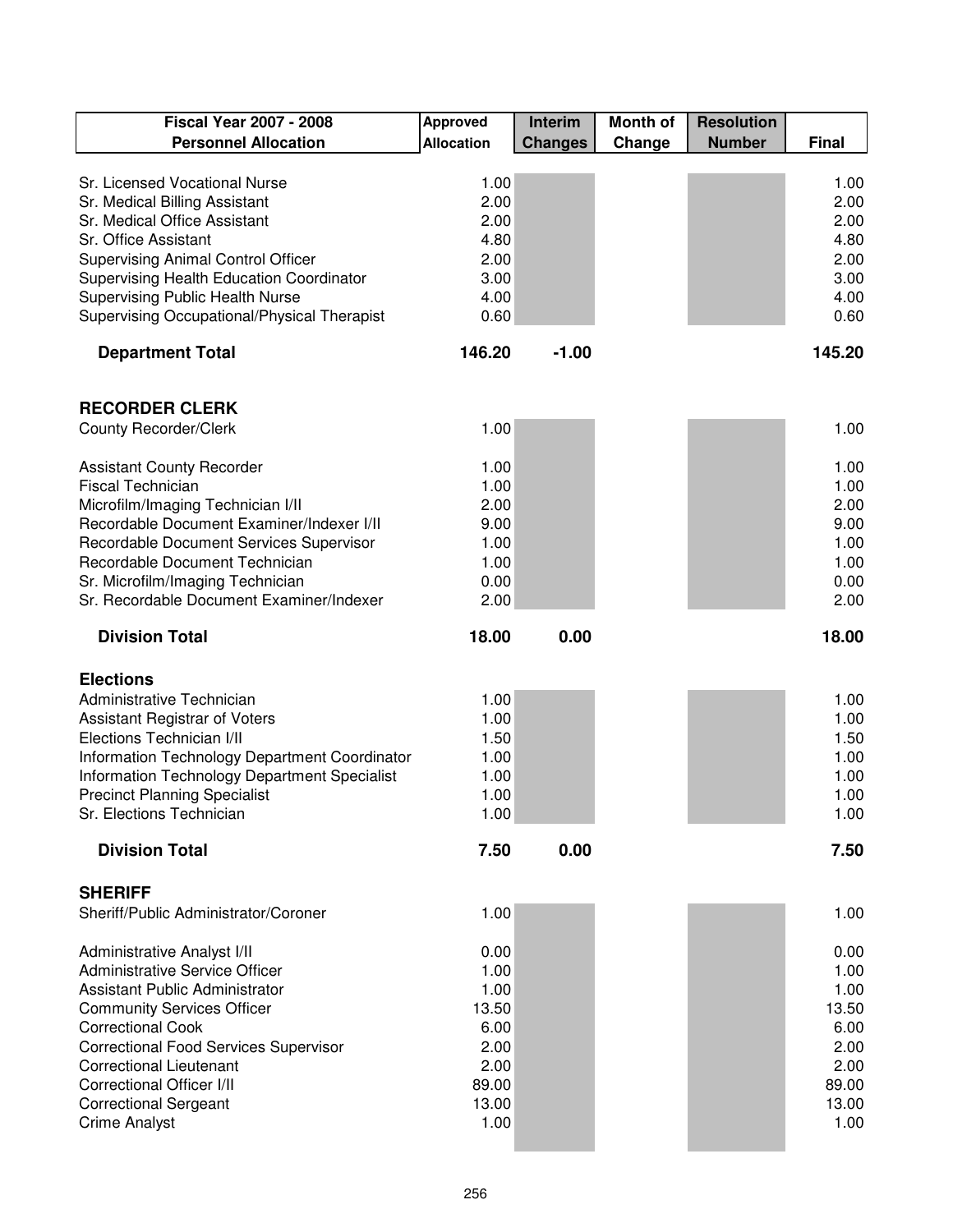| <b>Fiscal Year 2007 - 2008</b>                                 | <b>Approved</b>   | Interim        | <b>Month of</b> | <b>Resolution</b> |              |
|----------------------------------------------------------------|-------------------|----------------|-----------------|-------------------|--------------|
| <b>Personnel Allocation</b>                                    | <b>Allocation</b> | <b>Changes</b> | Change          | <b>Number</b>     | <b>Final</b> |
|                                                                |                   |                |                 |                   |              |
| Department Analyst I/II                                        | 1.00              |                |                 |                   | 1.00         |
| Department Systems Analyst                                     | 5.00              |                |                 |                   | 5.00         |
| Deputy Sheriff I/II                                            | 144.50            |                |                 |                   | 144.50       |
| <b>Detention Aide</b>                                          | 4.00              |                |                 |                   | 4.00         |
| <b>Fiscal Administrative Manager</b>                           | 1.00              |                |                 |                   | 1.00         |
| Manager of Public Safety Dispatch                              | 1.00              |                |                 |                   | 1.00         |
| Property/Evidence Technician                                   | 4.00              |                |                 |                   | 4.00         |
| Public Safety Dispatcher I/II                                  | 18.00             |                |                 |                   | 18.00        |
| Radio Maintenance Technician                                   | 3.00              |                |                 |                   | 3.00         |
| Sr. Public Safety Dispatcher<br>Sr. Sheriff's Fiscal Assistant | 5.00<br>0.00      |                |                 |                   | 5.00<br>0.00 |
| Sr. Sheriff's Technician                                       | 2.00              |                |                 |                   | 2.00         |
|                                                                | 4.00              |                |                 |                   | 4.00         |
| Sheriff's Captain<br><b>Sheriff's Communication Manager</b>    | 1.00              |                |                 |                   | 1.00         |
| <b>Sheriff's Executive Secretary</b>                           | 1.00              |                |                 |                   | 1.00         |
| Sheriff's Fiscal Technician                                    | 6.00              |                |                 |                   | 6.00         |
| <b>Sheriff's Lieutenant</b>                                    | 9.00              |                |                 |                   | 9.00         |
| Sheriff's Records Manager                                      | 1.00              |                |                 |                   | 1.00         |
| <b>Sheriff's Records Supervisor</b>                            | 1.00              |                |                 |                   | 1.00         |
| Sheriff's Sergeant                                             | 24.00             |                |                 |                   | 24.00        |
| Sheriff's Technician I/II                                      | 25.00             |                |                 |                   | 25.00        |
| Sheriff's Technology Manager                                   | 1.00              |                |                 |                   | 1.00         |
| <b>Sheriff's Training Coordinator</b>                          | 1.00              |                |                 |                   | 1.00         |
| Supervising Public Safety Dispatcher                           | 5.00              |                |                 |                   | 5.00         |
| Undersheriff                                                   | 1.00              |                |                 |                   | 1.00         |
| Work Program Officer                                           | 1.00              |                |                 |                   | 1.00         |
| <b>Department Total</b>                                        | 399.00            | 0.00           |                 |                   | 399.00       |
|                                                                |                   |                |                 |                   |              |
|                                                                |                   |                |                 |                   |              |
| <b>SURVEYOR</b>                                                |                   |                |                 |                   |              |
| Surveyor                                                       | 1.00              |                |                 |                   | 1.00         |
| Administrative Technician                                      | 1.00              |                |                 |                   | 1.00         |
| Assistant in Land Surveying                                    | 2.00              |                |                 |                   | 2.00         |
| Deputy Surveyor                                                | 1.00              |                |                 |                   | 1.00         |
| <b>GIS Analyst I/II</b>                                        | 8.00              |                |                 |                   | 8.00         |
| Manager of GIS                                                 | 1.00              |                |                 |                   | 1.00         |
| Sr. GIS Analyst                                                | 1.00              |                |                 |                   | 1.00         |
| Surveyor's Technician I/II                                     | 2.00              |                |                 |                   | 2.00         |
|                                                                |                   |                |                 |                   |              |
| <b>Department Total</b>                                        | 17.00             | 0.00           |                 |                   | 17.00        |
|                                                                |                   |                |                 |                   |              |
|                                                                |                   |                |                 |                   |              |

### **TRANSPORTATION** Director of Transportation and the control of the control of the control of the control of the control of the control of the control of the control of the control of the control of the control of the control of the control Administrative Secretary 6.00 6.00 Administrative Services Officer **6.00** 6.00 **6.00** 6.00 **6.00** 6.00 **6.00** 6.00 Administrative Technician 8.00 8.00 8.00 8.00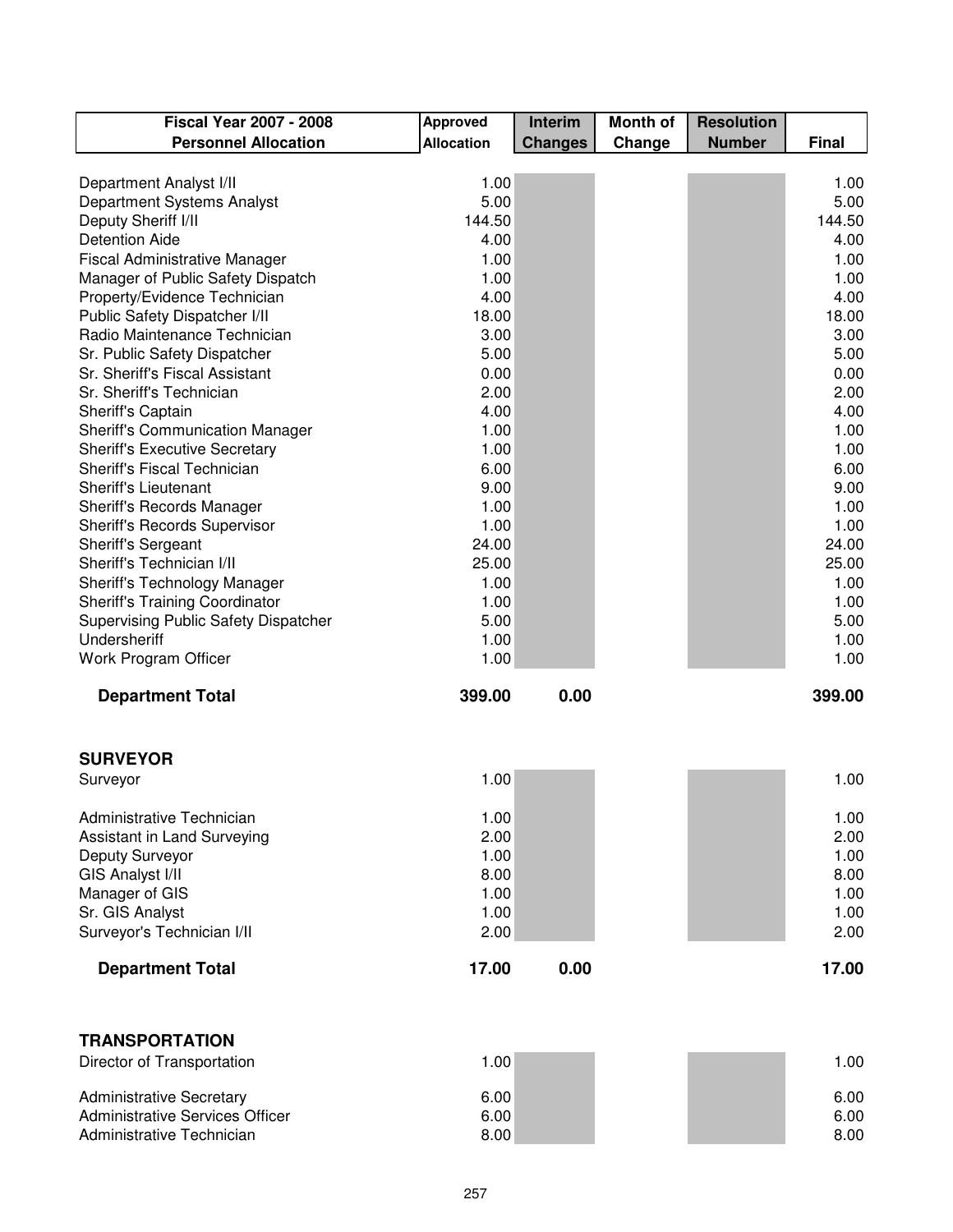| <b>Fiscal Year 2007 - 2008</b>                  | <b>Approved</b>   | Interim        | <b>Month of</b> | <b>Resolution</b> |              |
|-------------------------------------------------|-------------------|----------------|-----------------|-------------------|--------------|
| <b>Personnel Allocation</b>                     | <b>Allocation</b> | <b>Changes</b> | Change          | <b>Number</b>     | <b>Final</b> |
|                                                 |                   |                |                 |                   |              |
| Assistant in Land Surveying                     | 2.00              |                |                 |                   | 2.00         |
| Assistant in Right of Way                       | 2.00              |                |                 |                   | 2.00         |
| Associate/Assistant in Civil Engineering        | 21.00             |                |                 |                   | 21.00        |
| Associate Land Surveyor                         | 2.00              |                |                 |                   | 2.00         |
| Associate Right of Way Agent                    | 2.00              |                |                 |                   | 2.00         |
| <b>Bridge Maintenance Supervisor</b>            | 1.00              |                |                 |                   | 1.00         |
| Bridge Maintenance Worker I/II/III              | 3.00              |                |                 |                   | 3.00         |
| Chief Engineering Technician                    | 2.00              |                |                 |                   | 2.00         |
| <b>Construction Manager</b>                     | 1.00              |                |                 |                   | 1.00         |
| <b>Contract Services Officer</b>                | 1.00              |                |                 |                   | 1.00         |
| Department Analyst I/II                         | 4.00              |                |                 |                   | 4.00         |
| Deputy Director Administration                  | 1.00              |                |                 |                   | 1.00         |
| <b>Deputy Director Engineering</b>              | 4.00              |                |                 |                   | 4.00         |
| Deputy Director Maintenance & Operations        | 1.00              |                |                 |                   | 1.00         |
| Development Technician I/II                     | 1.00              |                |                 |                   | 1.00         |
| Engineering Aide/Engineering Technician         | 3.00              |                |                 |                   | 3.00         |
| <b>Equipment Maintenance Supervisor</b>         | 3.00              |                |                 |                   | 3.00         |
| Equipment Mechanic I/II                         | 8.00              |                |                 |                   | 8.00         |
| Equipment Mechanic III                          | 2.00              |                |                 |                   | 2.00         |
| <b>Equipment Superintendent</b>                 | 1.00              |                |                 |                   | 1.00         |
| <b>Fiscal Technician</b>                        | 3.00              |                |                 |                   | 3.00         |
| Highway Maintenance Worker I/II/III             | 36.00             |                |                 |                   | 36.00        |
| Highway Maintenance Worker IV                   | 7.00              |                |                 |                   | 7.00         |
| <b>Highway Superintendent</b>                   | 2.00              |                |                 |                   | 2.00         |
| Highway Maintenance Supervisor                  | 8.00              |                |                 |                   | 8.00         |
| Information Technology Department Coordinator   | 3.00              |                |                 |                   | 3.00         |
| Parts Technician                                | 2.00              |                |                 |                   | 2.00         |
| Principal Engineering Technician                | 6.00              |                |                 |                   | 6.00         |
| <b>Principal Planner</b>                        | 2.00              |                |                 |                   | 2.00         |
| Right of Way Program Manager                    | 1.00              |                |                 |                   | 1.00         |
| Secretary                                       | 2.00              |                |                 |                   | 2.00         |
| Sr. Accountant                                  | 1.00              |                |                 |                   | 1.00         |
| Sr. Bridge Maintenance Worker                   | 1.00              |                |                 |                   | 1.00         |
| Sr. CADD Technician                             | 4.00              |                |                 |                   | 4.00         |
| Sr. Civil Engineer                              | 28.00             |                |                 |                   | 28.00        |
| Sr. Department Analyst                          | 2.00              |                |                 |                   | 2.00         |
| Sr. Development Technician                      | 1.00              |                |                 |                   | 1.00         |
| Sr. Engineering Technician                      | 18.00             |                |                 |                   | 18.00        |
| Sr. Equipment Mechanic                          | 1.00              |                |                 |                   | 1.00         |
| Sr. Fiscal Assistant                            | 2.00              |                |                 |                   | 2.00         |
| Sr. Highway Maintenance Worker                  | 7.00              |                |                 |                   | 7.00         |
| Sr. Information Technology Department Coordinal | 1.00              |                |                 |                   | 1.00         |
| Sr. Office Assistant                            | 5.00              |                |                 |                   | 5.00         |
| Sr. Planner                                     | 3.00              |                |                 |                   | 3.00         |
| Sr. Traffic Civil Engineer                      | 2.00              |                |                 |                   | 2.00         |
| Sr. Traffic Control Maintenance Worker          | 1.00              |                |                 |                   | 1.00         |
| <b>Supervising Civil Engineer</b>               | 9.00              |                |                 |                   | 9.00         |
| <b>Traffic Control Maintenance Supervisor</b>   | 1.00              |                |                 |                   | 1.00         |
| Traffic Control Maintenance Worker I/II/III     | 5.00              |                |                 |                   | 5.00         |
| Traffic Control Maintenance Worker IV           | 2.00              |                |                 |                   | 2.00         |
| <b>Traffic Operations Technician</b>            | 1.00              |                |                 |                   | 1.00         |